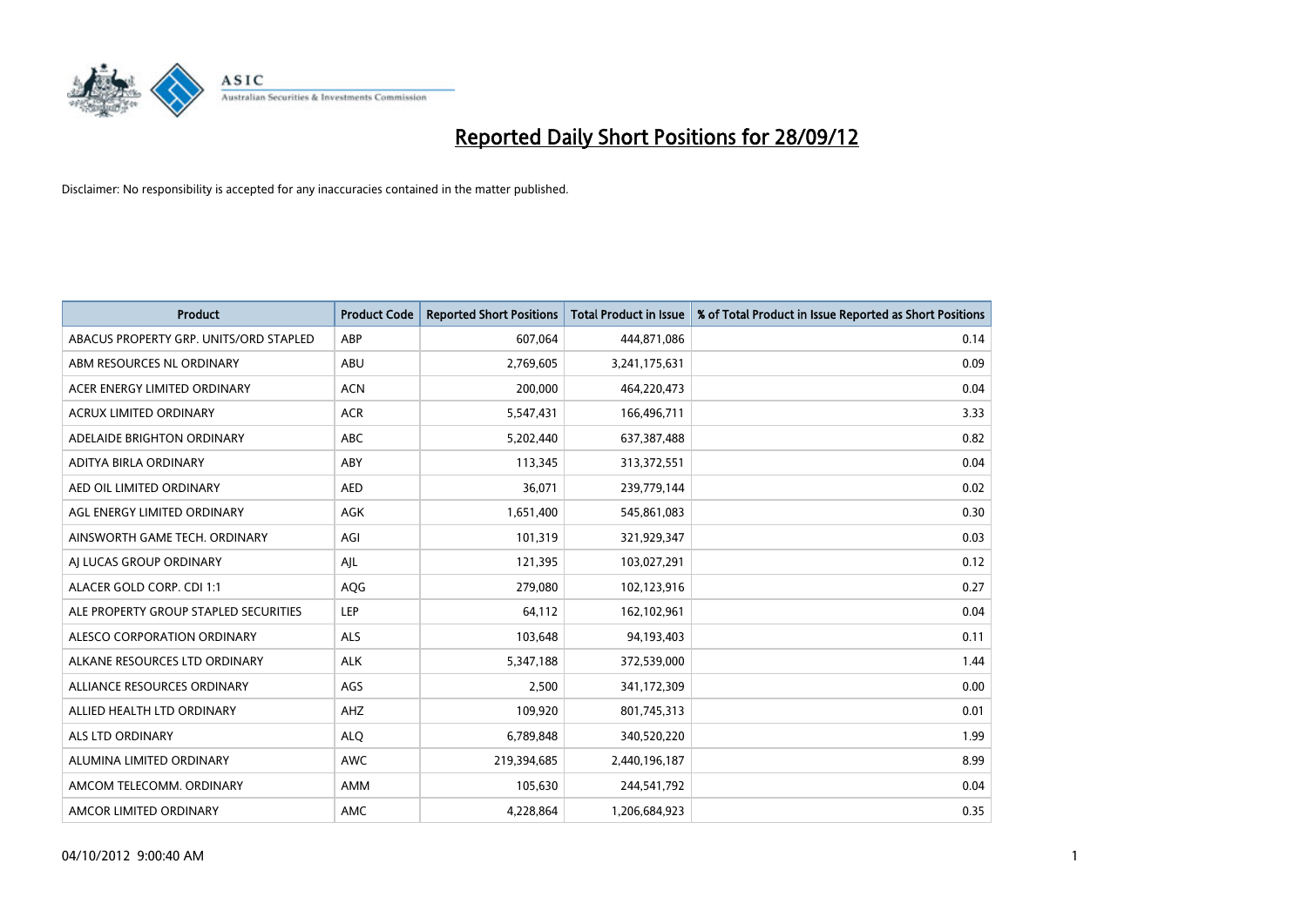

| <b>Product</b>                          | <b>Product Code</b> | <b>Reported Short Positions</b> | <b>Total Product in Issue</b> | % of Total Product in Issue Reported as Short Positions |
|-----------------------------------------|---------------------|---------------------------------|-------------------------------|---------------------------------------------------------|
| AMP LIMITED ORDINARY                    | AMP                 | 6,216,902                       | 2,894,931,180                 | 0.21                                                    |
| AMPELLA MINING ORDINARY                 | <b>AMX</b>          | 5,260,290                       | 246,800,493                   | 2.13                                                    |
| ANGLOGOLD ASHANTI CDI 5:1               | AGG                 | 1,000                           | 89,207,765                    | 0.00                                                    |
| ANSELL LIMITED ORDINARY                 | <b>ANN</b>          | 4,358,589                       | 130,745,985                   | 3.33                                                    |
| ANTARES ENERGY LTD ORDINARY             | <b>AZZ</b>          | 319,217                         | 257,000,000                   | 0.12                                                    |
| ANZ BANKING GRP LTD ORDINARY            | ANZ                 | 10,257,566                      | 2,717,324,826                 | 0.38                                                    |
| APA GROUP STAPLED SECURITIES            | <b>APA</b>          | 38,322,436                      | 651,633,068                   | 5.88                                                    |
| APN NEWS & MEDIA ORDINARY               | <b>APN</b>          | 13,448,832                      | 649,010,756                   | 2.07                                                    |
| AQUARIUS PLATINUM. ORDINARY             | <b>AOP</b>          | 16,382,988                      | 472,851,336                   | 3.46                                                    |
| AQUILA RESOURCES ORDINARY               | <b>AQA</b>          | 7,770,471                       | 411,804,442                   | 1.89                                                    |
| ARAFURA RESOURCE LTD ORDINARY           | ARU                 | 5,101,403                       | 396,004,144                   | 1.29                                                    |
| ARB CORPORATION ORDINARY                | <b>ARP</b>          | 53,211                          | 72,481,302                    | 0.07                                                    |
| ARDENT LEISURE GROUP STAPLED SECURITIES | AAD                 | 177,036                         | 380, 315, 114                 | 0.05                                                    |
| ARISTOCRAT LEISURE ORDINARY             | ALL                 | 21,049,228                      | 550,502,889                   | 3.82                                                    |
| <b>ARRIUM LTD ORDINARY</b>              | ARI                 | 26,380,443                      | 1,345,665,626                 | 1.96                                                    |
| ASCIANO LIMITED ORDINARY                | <b>AIO</b>          | 8,850,264                       | 975,385,664                   | 0.91                                                    |
| ASG GROUP LIMITED ORDINARY              | ASZ                 | 824,824                         | 177, 187, 512                 | 0.47                                                    |
| ASPEN GROUP ORD/UNITS STAPLED           | <b>APZ</b>          | 6,257,800                       | 600,507,326                   | 1.04                                                    |
| ASPIRE MINING LTD ORDINARY              | <b>AKM</b>          | 270,212                         | 620,594,556                   | 0.04                                                    |
| ASTRO JAP PROP GROUP STAPLED SECURITIES | AJA                 | 3,990                           | 58,445,002                    | 0.01                                                    |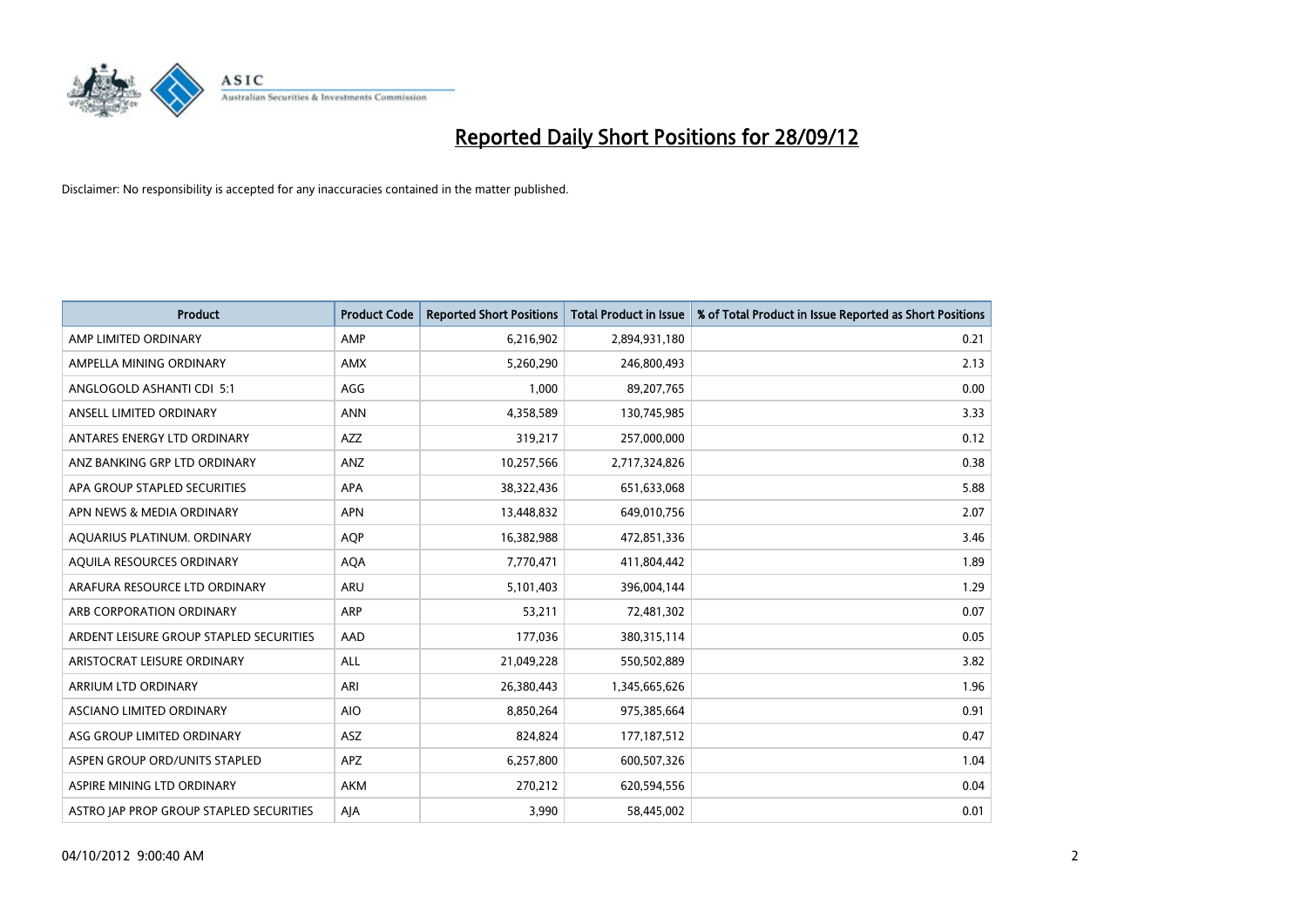

| <b>Product</b>                       | <b>Product Code</b> | <b>Reported Short Positions</b> | <b>Total Product in Issue</b> | % of Total Product in Issue Reported as Short Positions |
|--------------------------------------|---------------------|---------------------------------|-------------------------------|---------------------------------------------------------|
| ASX LIMITED ORDINARY                 | <b>ASX</b>          | 3,375,807                       | 175,136,729                   | 1.93                                                    |
| ATLAS IRON LIMITED ORDINARY          | AGO                 | 13,357,942                      | 904,580,993                   | 1.48                                                    |
| <b>AURORA OIL &amp; GAS ORDINARY</b> | <b>AUT</b>          | 7,175,535                       | 447,885,778                   | 1.60                                                    |
| AUSDRILL LIMITED ORDINARY            | <b>ASL</b>          | 4,403,901                       | 304,630,621                   | 1.45                                                    |
| AUSENCO LIMITED ORDINARY             | AAX                 | 634,468                         | 123,872,665                   | 0.51                                                    |
| AUSGOLD LIMITED ORDINARY             | <b>AUC</b>          | 50,000                          | 152,632,750                   | 0.03                                                    |
| AUSTAL LIMITED ORDINARY              | ASB                 | 139,803                         | 188,193,007                   | 0.07                                                    |
| <b>AUSTIN ENGINEERING ORDINARY</b>   | <b>ANG</b>          | 256,776                         | 72,314,403                    | 0.36                                                    |
| AUSTRALAND PROPERTY STAPLED SECURITY | <b>ALZ</b>          | 477,395                         | 576,846,597                   | 0.08                                                    |
| AUSTRALIAN AGRICULT, ORDINARY        | AAC                 | 439,571                         | 312,905,085                   | 0.14                                                    |
| AUSTRALIAN INFRASTR. UNITS/ORDINARY  | <b>AIX</b>          | 2,966,067                       | 620,733,944                   | 0.48                                                    |
| AUSTRALIAN PHARM. ORDINARY           | API                 | 217,287                         | 488,115,883                   | 0.04                                                    |
| AUTOMOTIVE HOLDINGS ORDINARY         | <b>AHE</b>          | 81,704                          | 260,579,682                   | 0.03                                                    |
| AVIENNINGS LIMITED ORDINARY          | AVI                 | 175,001                         | 274,588,694                   | 0.06                                                    |
| AWE LIMITED ORDINARY                 | <b>AWE</b>          | 2,568,752                       | 521,871,941                   | 0.49                                                    |
| AZIMUTH RES LTD ORDINARY             | <b>AZH</b>          | 1,029,132                       | 418,911,161                   | 0.25                                                    |
| BANDANNA ENERGY ORDINARY             | <b>BND</b>          | 5,273,068                       | 528,481,199                   | 1.00                                                    |
| BANK OF QUEENSLAND. ORDINARY         | <b>BOQ</b>          | 8,555,544                       | 308,797,224                   | 2.77                                                    |
| <b>BANNERMAN RESOURCES ORDINARY</b>  | <b>BMN</b>          | 10,000                          | 302,069,772                   | 0.00                                                    |
| <b>BASE RES LIMITED ORDINARY</b>     | <b>BSE</b>          | 977,829                         | 460,440,029                   | 0.21                                                    |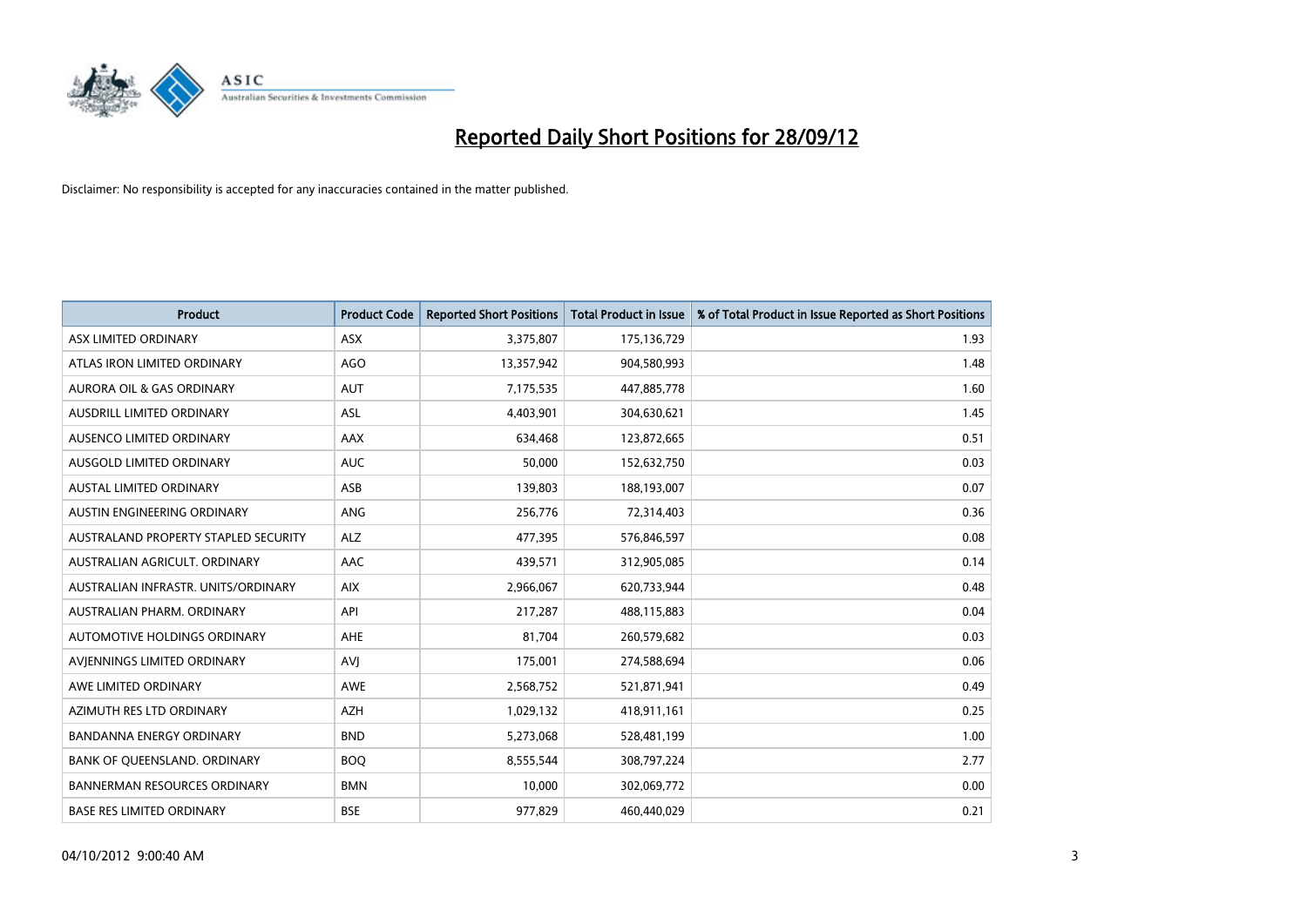

| <b>Product</b>                       | <b>Product Code</b> | <b>Reported Short Positions</b> | <b>Total Product in Issue</b> | % of Total Product in Issue Reported as Short Positions |
|--------------------------------------|---------------------|---------------------------------|-------------------------------|---------------------------------------------------------|
| <b>BATHURST RESOURCES ORDINARY</b>   | <b>BTU</b>          | 41,632,543                      | 696,747,997                   | 5.98                                                    |
| BC IRON LIMITED ORDINARY             | <b>BCI</b>          | 26,455                          | 103,861,000                   | 0.03                                                    |
| <b>BEACH ENERGY LIMITED ORDINARY</b> | <b>BPT</b>          | 24,964,775                      | 1,256,183,762                 | 1.99                                                    |
| BEADELL RESOURCE LTD ORDINARY        | <b>BDR</b>          | 15,261,396                      | 724,704,752                   | 2.11                                                    |
| BENDIGO AND ADELAIDE ORDINARY        | <b>BEN</b>          | 9,053,316                       | 396,683,741                   | 2.28                                                    |
| BERKELEY RESOURCES ORDINARY          | <b>BKY</b>          | 179,246                         | 179,393,273                   | 0.10                                                    |
| <b>BHP BILLITON LIMITED ORDINARY</b> | <b>BHP</b>          | 9,125,815                       | 3,211,691,105                 | 0.28                                                    |
| <b>BILLABONG ORDINARY</b>            | <b>BBG</b>          | 1,305,277                       | 478,944,292                   | 0.27                                                    |
| <b>BIOTA HOLDINGS ORDINARY</b>       | <b>BTA</b>          | 689,397                         | 182,763,651                   | 0.38                                                    |
| <b>BLACKTHORN RESOURCES ORDINARY</b> | <b>BTR</b>          | 242,833                         | 164,285,950                   | 0.15                                                    |
| <b>BLUESCOPE STEEL LTD ORDINARY</b>  | <b>BSL</b>          | 21,178,536                      | 3,349,185,247                 | 0.63                                                    |
| <b>BOART LONGYEAR ORDINARY</b>       | <b>BLY</b>          | 6,068,077                       | 461,163,412                   | 1.32                                                    |
| <b>BOOM LOGISTICS ORDINARY</b>       | <b>BOL</b>          | 8,424                           | 468,663,585                   | 0.00                                                    |
| BORAL LIMITED, ORDINARY              | <b>BLD</b>          | 44,409,517                      | 758,572,140                   | 5.85                                                    |
| <b>BRADKEN LIMITED ORDINARY</b>      | <b>BKN</b>          | 5,552,849                       | 169,240,662                   | 3.28                                                    |
| <b>BRAMBLES LIMITED ORDINARY</b>     | <b>BXB</b>          | 5,464,780                       | 1,555,204,787                 | 0.35                                                    |
| <b>BRICKWORKS LIMITED ORDINARY</b>   | <b>BKW</b>          | 11,546                          | 147,567,333                   | 0.01                                                    |
| BT INVESTMENT MNGMNT ORDINARY        | <b>BTT</b>          | 379,975                         | 267,906,977                   | 0.14                                                    |
| <b>BUCCANEER ENERGY LTD ORDINARY</b> | <b>BCC</b>          | 3,300,662                       | 1,321,445,371                 | 0.25                                                    |
| <b>BURU ENERGY ORDINARY</b>          | <b>BRU</b>          | 10,463,534                      | 251,032,144                   | 4.17                                                    |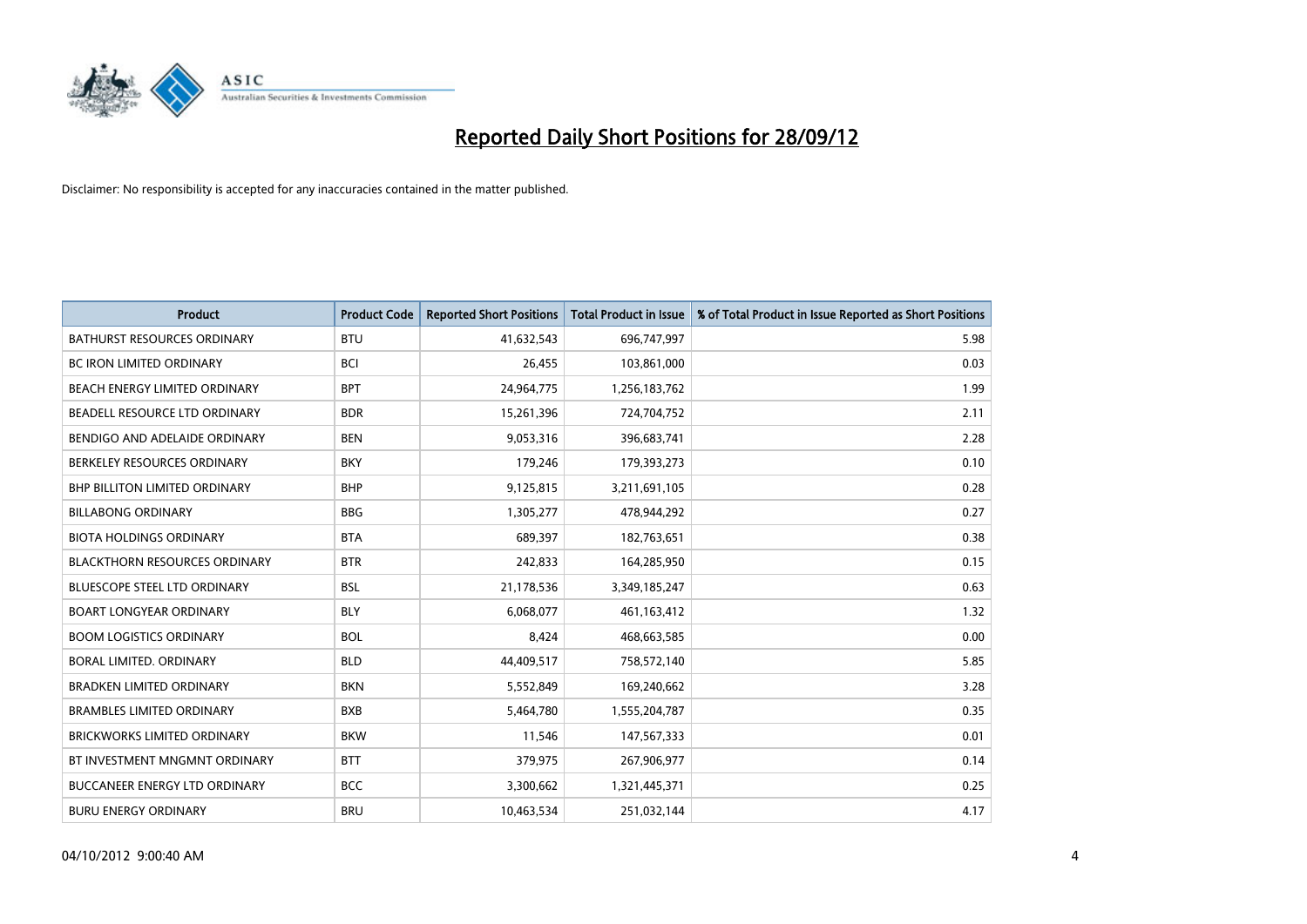

| <b>Product</b>                          | <b>Product Code</b> | <b>Reported Short Positions</b> | <b>Total Product in Issue</b> | % of Total Product in Issue Reported as Short Positions |
|-----------------------------------------|---------------------|---------------------------------|-------------------------------|---------------------------------------------------------|
| <b>BWP TRUST ORDINARY UNITS</b>         | <b>BWP</b>          | 4,618,962                       | 533,645,790                   | 0.87                                                    |
| CABCHARGE AUSTRALIA ORDINARY            | CAB                 | 4,996,236                       | 120,430,683                   | 4.15                                                    |
| <b>CALIBRE GROUP LTD ORDINARY</b>       | <b>CGH</b>          | 252,799                         | 293,192,506                   | 0.09                                                    |
| CALTEX AUSTRALIA ORDINARY               | <b>CTX</b>          | 3,520,182                       | 270,000,000                   | 1.30                                                    |
| CAPE LAMBERT RES LTD ORDINARY           | <b>CFE</b>          | 546,789                         | 689,108,792                   | 0.08                                                    |
| CARABELLA RES LTD ORDINARY              | <b>CLR</b>          | 78,579                          | 133,642,797                   | 0.06                                                    |
| <b>CARBON ENERGY ORDINARY</b>           | <b>CNX</b>          | 48,071                          | 776,306,566                   | 0.01                                                    |
| <b>CARDNO LIMITED ORDINARY</b>          | CDD                 | 2,131,441                       | 138,578,044                   | 1.54                                                    |
| CARNARVON PETROLEUM ORDINARY            | <b>CVN</b>          | 2,953,101                       | 694,644,634                   | 0.43                                                    |
| CARSALES.COM LTD ORDINARY               | <b>CRZ</b>          | 14,991,545                      | 235,089,159                   | 6.38                                                    |
| CENTRO RETAIL AUST ORD/UNIT STAPLED SEC | <b>CRF</b>          | 17,327,812                      | 1,427,391,696                 | 1.21                                                    |
| CERAMIC FUEL CELLS ORDINARY             | <b>CFU</b>          | 5,464                           | 1,558,731,320                 | 0.00                                                    |
| CFS RETAIL TRUST GRP STAPLED SECURITIES | <b>CFX</b>          | 49,658,194                      | 2,828,495,659                 | 1.76                                                    |
| <b>CGA MINING LIMITED ORDINARY</b>      | <b>CGX</b>          | 3,596                           | 337,865,726                   | 0.00                                                    |
| CHALLENGER DIV.PRO. STAPLED UNITS       | <b>CDI</b>          | 14,908                          | 214,101,013                   | 0.01                                                    |
| CHALLENGER INFRAST. STAPLED UNITS       | <b>CIF</b>          | 598,964                         | 316,223,785                   | 0.19                                                    |
| CHALLENGER LIMITED ORDINARY             | <b>CGF</b>          | 8,897,644                       | 544,652,710                   | 1.63                                                    |
| CHARTER HALL GROUP STAPLED US PROHIBIT. | <b>CHC</b>          | 289,196                         | 298,546,321                   | 0.10                                                    |
| <b>CHARTER HALL RETAIL UNITS</b>        | <b>COR</b>          | 686,374                         | 299,628,571                   | 0.23                                                    |
| <b>CHORUS LIMITED ORDINARY</b>          | <b>CNU</b>          | 968,950                         | 385,082,123                   | 0.25                                                    |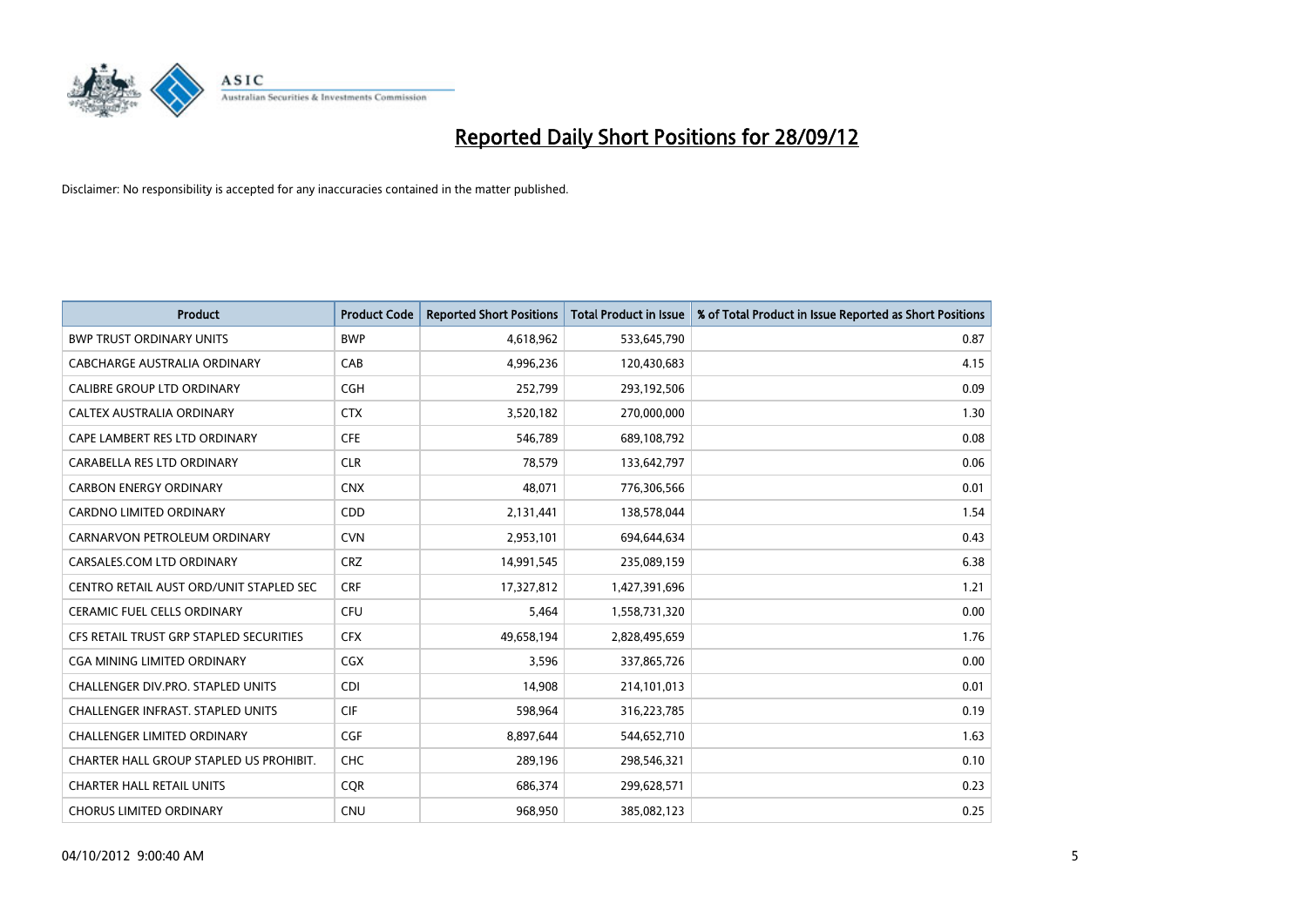

| <b>Product</b>                          | <b>Product Code</b> | <b>Reported Short Positions</b> | <b>Total Product in Issue</b> | % of Total Product in Issue Reported as Short Positions |
|-----------------------------------------|---------------------|---------------------------------|-------------------------------|---------------------------------------------------------|
| CITIGOLD CORP LTD ORDINARY              | <b>CTO</b>          | 1,055,317                       | 1,238,622,051                 | 0.09                                                    |
| <b>CLOUGH LIMITED ORDINARY</b>          | <b>CLO</b>          | 173,010                         | 773,989,006                   | 0.02                                                    |
| <b>CNPR GRP UNITS/ORD STAPLED</b>       | <b>CNP</b>          | 2,537                           | 972,414,514                   | 0.00                                                    |
| COAL OF AFRICA LTD ORDINARY             | <b>CZA</b>          | 954,720                         | 800,951,034                   | 0.12                                                    |
| <b>COALSPUR MINES LTD ORDINARY</b>      | CPL                 | 12,782,563                      | 620,729,899                   | 2.06                                                    |
| <b>COBAR CONSOLIDATED ORDINARY</b>      | CCU                 | 1,751                           | 230,908,871                   | 0.00                                                    |
| COCA-COLA AMATIL ORDINARY               | <b>CCL</b>          | 4,058,591                       | 761,319,007                   | 0.53                                                    |
| COCHLEAR LIMITED ORDINARY               | <b>COH</b>          | 4,666,815                       | 56,972,605                    | 8.19                                                    |
| COCKATOO COAL ORDINARY                  | <b>COK</b>          | 14,138,586                      | 1,016,746,908                 | 1.39                                                    |
| <b>COLLINS FOODS LTD ORDINARY</b>       | <b>CKF</b>          | 23,670                          | 93,000,003                    | 0.03                                                    |
| COMMONWEALTH BANK, ORDINARY             | <b>CBA</b>          | 16,264,414                      | 1,592,154,780                 | 1.02                                                    |
| <b>COMMONWEALTH PROP ORDINARY UNITS</b> | <b>CPA</b>          | 17,443,456                      | 2,347,003,413                 | 0.74                                                    |
| <b>COMPASS RESOURCES ORDINARY</b>       | <b>CMR</b>          | 7,472                           | 1,403,744,100                 | 0.00                                                    |
| <b>COMPUTERSHARE LTD ORDINARY</b>       | <b>CPU</b>          | 7,889,653                       | 555,664,059                   | 1.42                                                    |
| CONSOLIDATED MEDIA, ORDINARY            | <b>CMI</b>          | 67,709                          | 561,834,996                   | 0.01                                                    |
| CONTINENTAL COAL LTD ORDINARY           | CCC                 | 983                             | 445,894,046                   | 0.00                                                    |
| <b>COOPER ENERGY LTD ORDINARY</b>       | <b>COE</b>          | 703,697                         | 328,694,257                   | 0.21                                                    |
| <b>CREDIT CORP GROUP ORDINARY</b>       | <b>CCP</b>          | 41,468                          | 45,612,704                    | 0.09                                                    |
| <b>CROMWELL PROP STAPLED SECURITIES</b> | <b>CMW</b>          | 106,382                         | 1,172,863,454                 | 0.01                                                    |
| <b>CROWN LIMITED ORDINARY</b>           | <b>CWN</b>          | 7,406,607                       | 728,394,185                   | 1.02                                                    |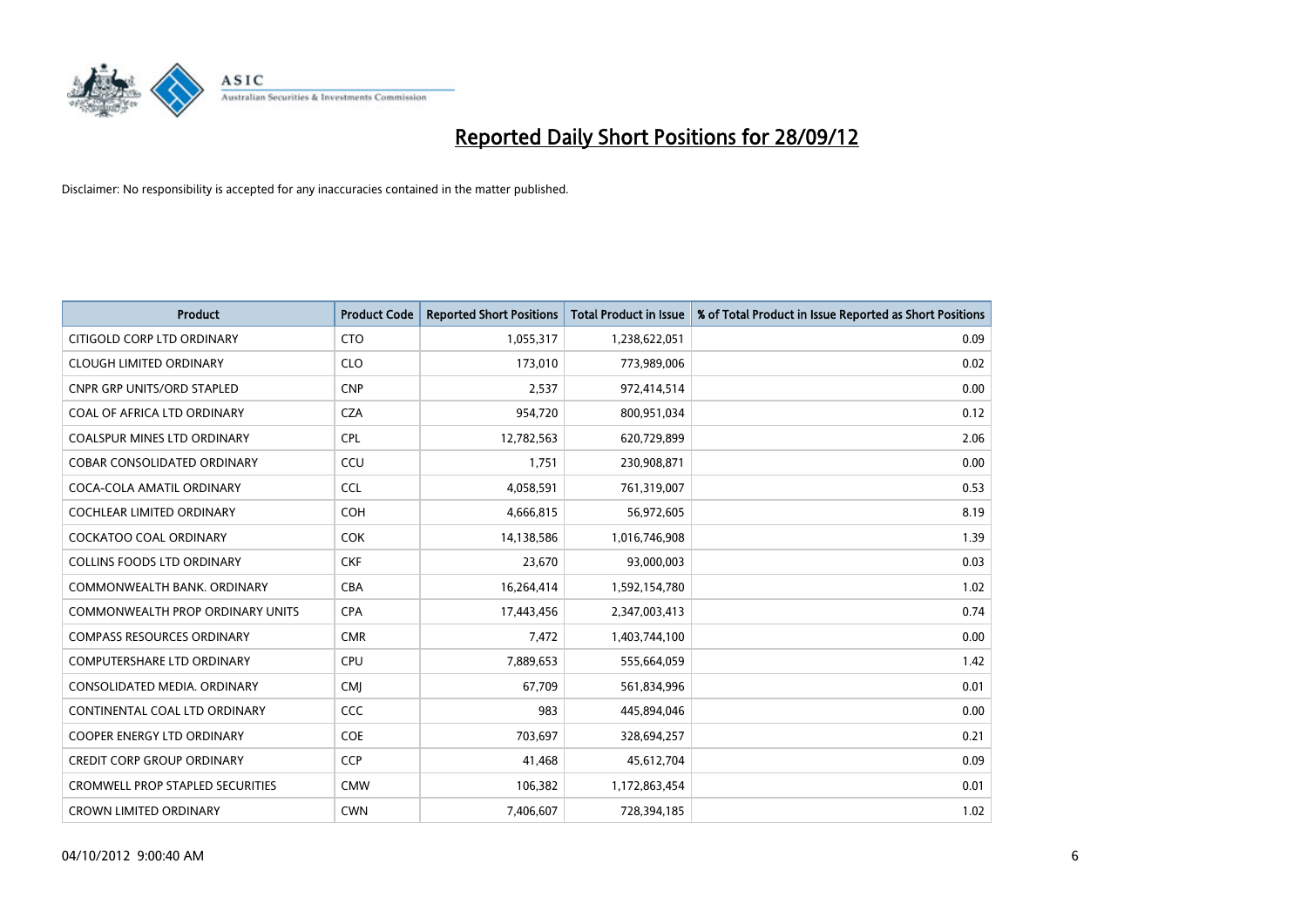

| <b>Product</b>                       | <b>Product Code</b> | <b>Reported Short Positions</b> | <b>Total Product in Issue</b> | % of Total Product in Issue Reported as Short Positions |
|--------------------------------------|---------------------|---------------------------------|-------------------------------|---------------------------------------------------------|
| <b>CSG LIMITED ORDINARY</b>          | CSV                 | 908,053                         | 282,567,499                   | 0.32                                                    |
| <b>CSL LIMITED ORDINARY</b>          | <b>CSL</b>          | 3,625,626                       | 505,283,826                   | 0.72                                                    |
| <b>CSR LIMITED ORDINARY</b>          | <b>CSR</b>          | 42,120,777                      | 506,000,315                   | 8.32                                                    |
| <b>CUDECO LIMITED ORDINARY</b>       | CDU                 | 4,945,345                       | 188,183,961                   | 2.63                                                    |
| <b>CUE ENERGY RESOURCE ORDINARY</b>  | <b>CUE</b>          | 24,777                          | 698,119,720                   | 0.00                                                    |
| DART ENERGY LTD ORDINARY             | <b>DTE</b>          | 16,333,219                      | 769,340,406                   | 2.12                                                    |
| DATA#3 LIMITED ORDINARY              | <b>DTL</b>          | 1,914                           | 153,974,950                   | 0.00                                                    |
| DAVID JONES LIMITED ORDINARY         | <b>DIS</b>          | 52,682,597                      | 528,655,600                   | 9.97                                                    |
| <b>DECMIL GROUP LIMITED ORDINARY</b> | <b>DCG</b>          | 995,788                         | 167,567,757                   | 0.59                                                    |
| DEXUS PROPERTY GROUP STAPLED UNITS   | <b>DXS</b>          | 11,027,473                      | 4,839,024,176                 | 0.23                                                    |
| DISCOVERY METALS LTD ORDINARY        | <b>DML</b>          | 13,026,786                      | 484,771,941                   | 2.69                                                    |
| DOMINO PIZZA ENTERPR ORDINARY        | <b>DMP</b>          | 300,334                         | 70,092,674                    | 0.43                                                    |
| DORAY MINERALS LTD ORDINARY          | <b>DRM</b>          | 179,107                         | 81,626,525                    | 0.22                                                    |
| DOWNER EDI LIMITED ORDINARY          | <b>DOW</b>          | 9,333,289                       | 429,100,296                   | 2.18                                                    |
| DRILLSEARCH ENERGY ORDINARY          | <b>DLS</b>          | 2,580,615                       | 386,468,803                   | 0.67                                                    |
| DUET GROUP STAPLED US PROHIBIT.      | <b>DUE</b>          | 6,503,607                       | 1,116,638,606                 | 0.58                                                    |
| DULUXGROUP LIMITED ORDINARY          | <b>DLX</b>          | 8,648,195                       | 368,984,902                   | 2.34                                                    |
| DWS LTD ORDINARY                     | <b>DWS</b>          | 148                             | 132,362,763                   | 0.00                                                    |
| ECHO ENTERTAINMENT ORDINARY          | <b>EGP</b>          | 15,034,719                      | 825,672,730                   | 1.82                                                    |
| ELDERS LIMITED ORDINARY              | <b>ELD</b>          | 17,957,020                      | 448,598,480                   | 4.00                                                    |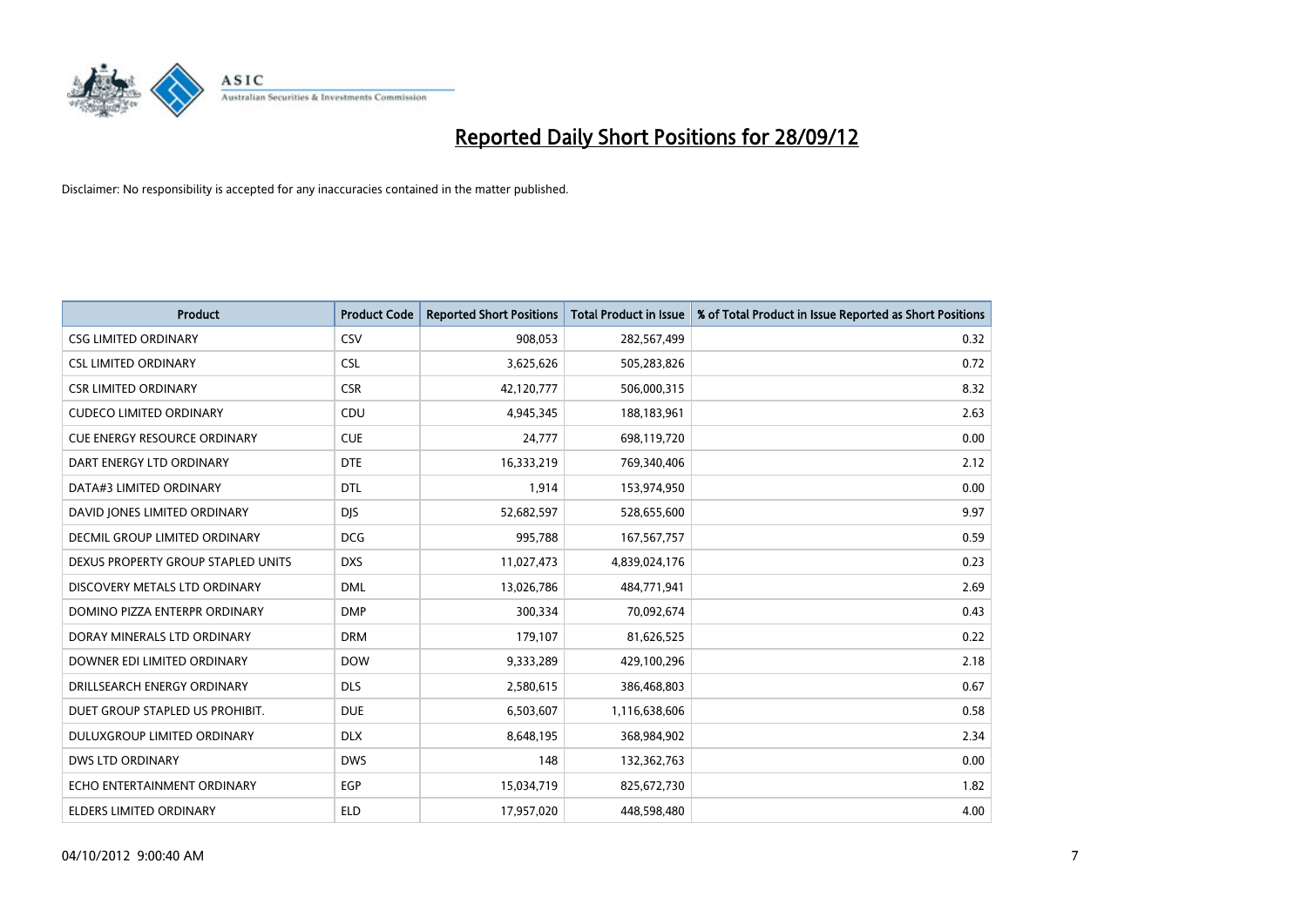

| <b>Product</b>                        | <b>Product Code</b> | <b>Reported Short Positions</b> | <b>Total Product in Issue</b> | % of Total Product in Issue Reported as Short Positions |
|---------------------------------------|---------------------|---------------------------------|-------------------------------|---------------------------------------------------------|
| ELEMENTAL MINERALS ORDINARY           | <b>ELM</b>          | 185,438                         | 243,614,280                   | 0.08                                                    |
| ELEMENTOS LIMITED ORDINARY            | <b>ELT</b>          | 16                              | 82,383,526                    | 0.00                                                    |
| <b>EMECO HOLDINGS ORDINARY</b>        | <b>EHL</b>          | 4,534,207                       | 631,237,586                   | 0.72                                                    |
| <b>ENDEAVOUR MIN CORP CDI 1:1</b>     | <b>EVR</b>          | 187,865                         | 119,771,509                   | 0.16                                                    |
| <b>ENERGY RESOURCES ORDINARY 'A'</b>  | <b>ERA</b>          | 6,935,422                       | 517,725,062                   | 1.34                                                    |
| <b>ENERGY WORLD CORPOR. ORDINARY</b>  | <b>EWC</b>          | 20,238,364                      | 1,734,166,672                 | 1.17                                                    |
| <b>ENVESTRA LIMITED ORDINARY</b>      | <b>ENV</b>          | 17,361,369                      | 1,572,392,111                 | 1.10                                                    |
| EQUATORIAL RES LTD ORDINARY           | EQX                 | 45,583                          | 117,235,353                   | 0.04                                                    |
| EVOLUTION MINING LTD ORDINARY         | <b>EVN</b>          | 1,508,272                       | 707,605,713                   | 0.21                                                    |
| FAIRFAX MEDIA LTD ORDINARY            | <b>FXI</b>          | 292,585,041                     | 2,351,955,725                 | 12.44                                                   |
| <b>FAR LTD ORDINARY</b>               | <b>FAR</b>          | 21,000,000                      | 2,499,846,742                 | 0.84                                                    |
| FISHER & PAYKEL APP. ORDINARY         | <b>FPA</b>          | 250,000                         | 724,235,162                   | 0.03                                                    |
| FISHER & PAYKEL H. ORDINARY           | <b>FPH</b>          | 34,877                          | 538,087,084                   | 0.01                                                    |
| FKP PROPERTY GROUP STAPLED SECURITIES | <b>FKP</b>          | 75,832,814                      | 2,251,016,386                 | 3.37                                                    |
| FLEETWOOD CORP ORDINARY               | <b>FWD</b>          | 1,235,683                       | 59,304,823                    | 2.08                                                    |
| <b>FLETCHER BUILDING ORDINARY</b>     | <b>FBU</b>          | 10,382,645                      | 682,866,936                   | 1.52                                                    |
| FLEXIGROUP LIMITED ORDINARY           | <b>FXL</b>          | 188,417                         | 286,723,056                   | 0.07                                                    |
| <b>FLIGHT CENTRE ORDINARY</b>         | <b>FLT</b>          | 13,364,708                      | 100,142,666                   | 13.35                                                   |
| FLINDERS MINES LTD ORDINARY           | <b>FMS</b>          | 1,001,132                       | 1,821,300,404                 | 0.05                                                    |
| <b>FORGE GROUP LIMITED ORDINARY</b>   | FGE                 | 551,438                         | 86,169,014                    | 0.64                                                    |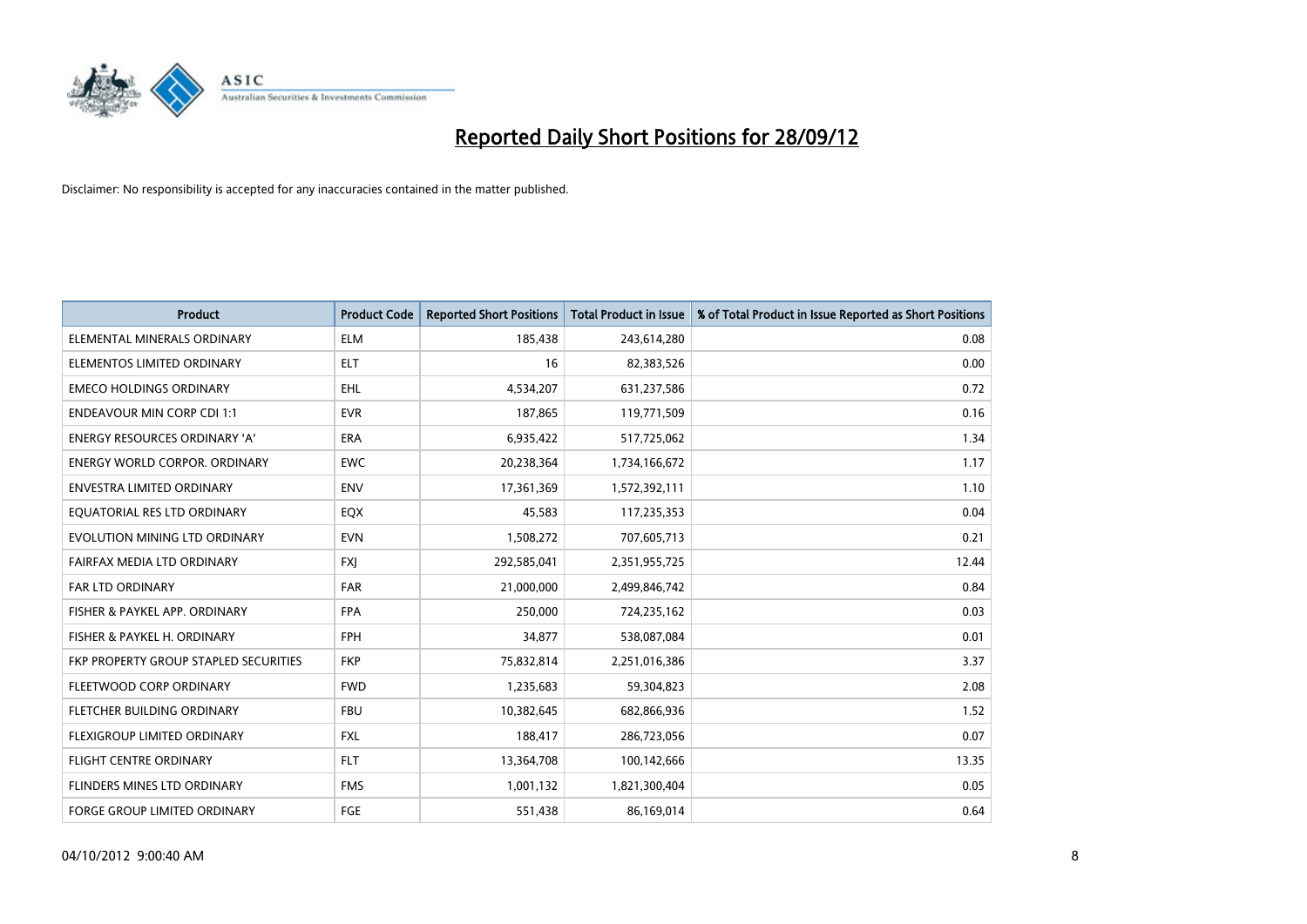

| <b>Product</b>                            | <b>Product Code</b> | <b>Reported Short Positions</b> | <b>Total Product in Issue</b> | % of Total Product in Issue Reported as Short Positions |
|-------------------------------------------|---------------------|---------------------------------|-------------------------------|---------------------------------------------------------|
| <b>FORTESCUE METALS GRP ORDINARY</b>      | <b>FMG</b>          | 212,587,633                     | 3,113,798,659                 | 6.83                                                    |
| <b>G.U.D. HOLDINGS ORDINARY</b>           | GUD                 | 1,272,215                       | 71,341,319                    | 1.78                                                    |
| <b>G8 EDUCATION LIMITED ORDINARY</b>      | <b>GEM</b>          | 603,102                         | 205,303,926                   | 0.29                                                    |
| <b>GALAXY RESOURCES ORDINARY</b>          | <b>GXY</b>          | 5,367,952                       | 506,359,341                   | 1.06                                                    |
| <b>GENETIC TECHNOLOGIES ORDINARY</b>      | <b>GTG</b>          | 787,770                         | 464,771,819                   | 0.17                                                    |
| <b>GEODYNAMICS LIMITED ORDINARY</b>       | GDY                 | 850                             | 406,452,608                   | 0.00                                                    |
| <b>GINDALBIE METALS LTD ORDINARY</b>      | <b>GBG</b>          | 62,717,970                      | 1,247,487,454                 | 5.03                                                    |
| <b>GLOBAL MINING ORDINARY</b>             | <b>GMI</b>          | 6,698                           | 181,898,994                   | 0.00                                                    |
| <b>GOODMAN FIELDER, ORDINARY</b>          | <b>GFF</b>          | 28,749,658                      | 1,955,559,207                 | 1.47                                                    |
| <b>GOODMAN GROUP STAPLED US PROHIBIT.</b> | <b>GMG</b>          | 9,807,185                       | 1,607,517,309                 | 0.61                                                    |
| <b>GPT GROUP STAPLED SEC.</b>             | <b>GPT</b>          | 5,676,297                       | 1,766,785,075                 | 0.32                                                    |
| <b>GRAINCORP LIMITED A CLASS ORDINARY</b> | <b>GNC</b>          | 4,233,149                       | 210,467,800                   | 2.01                                                    |
| <b>GRANGE RESOURCES. ORDINARY</b>         | <b>GRR</b>          | 3,033,824                       | 1,155,487,102                 | 0.26                                                    |
| <b>GREENLAND MIN EN LTD ORDINARY</b>      | GGG                 | 3,556,349                       | 416,590,488                   | 0.85                                                    |
| <b>GRYPHON MINERALS LTD ORDINARY</b>      | GRY                 | 20,852,368                      | 348,264,983                   | 5.99                                                    |
| <b>GUILDFORD COAL LTD ORDINARY</b>        | <b>GUF</b>          | 2,188,321                       | 521,046,899                   | 0.42                                                    |
| <b>GUIARAT NRE COAL LTD ORDINARY</b>      | <b>GNM</b>          | 8,100                           | 1,123,137,858                 | 0.00                                                    |
| <b>GUNNS LIMITED ORDINARY</b>             | <b>GNS</b>          | 51,358,410                      | 848,401,559                   | 6.05                                                    |
| <b>GWA GROUP LTD ORDINARY</b>             | <b>GWA</b>          | 10,923,084                      | 302,005,514                   | 3.62                                                    |
| HARVEY NORMAN ORDINARY                    | <b>HVN</b>          | 93,719,674                      | 1,062,316,784                 | 8.82                                                    |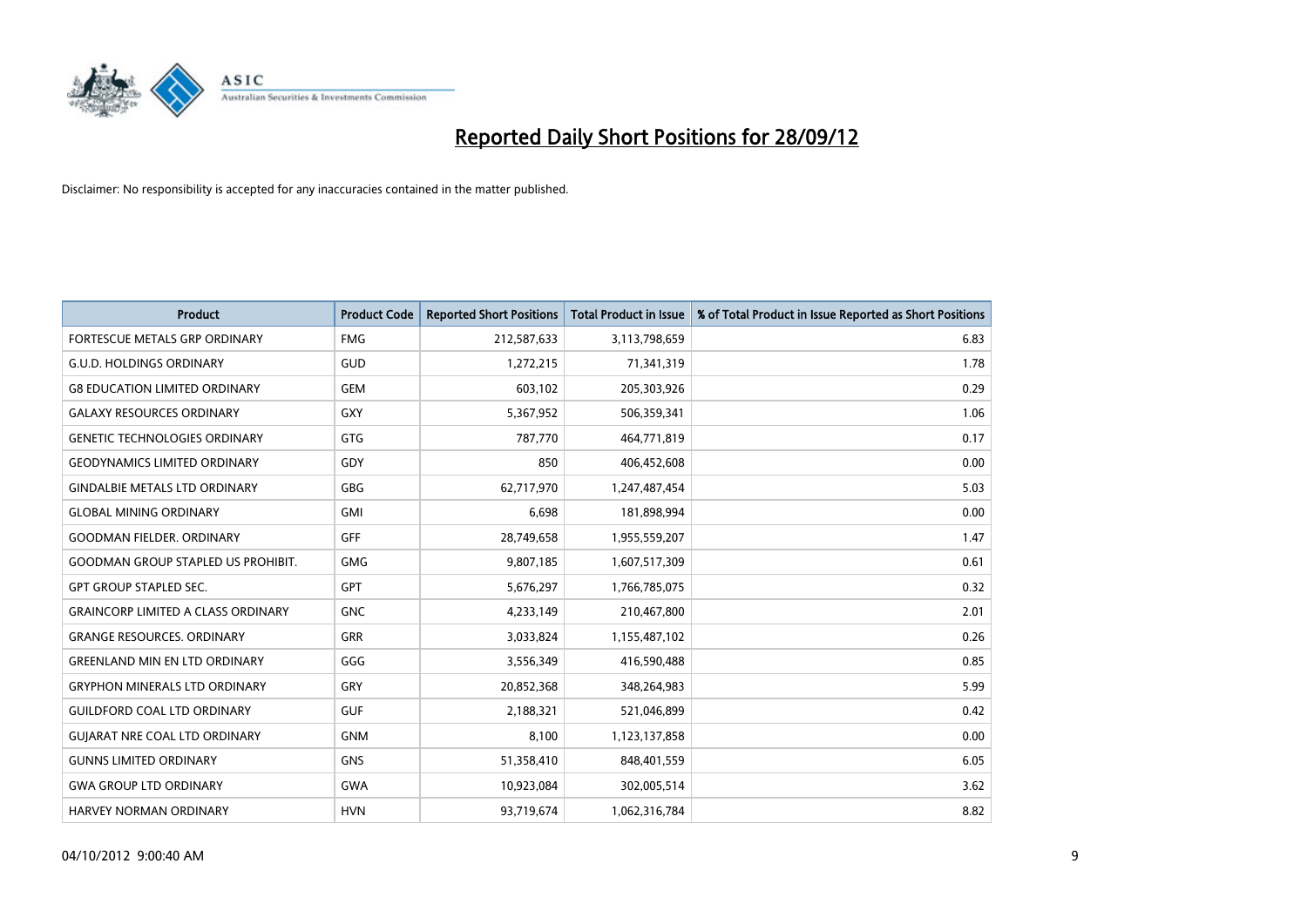

| <b>Product</b>                         | <b>Product Code</b> | <b>Reported Short Positions</b> | <b>Total Product in Issue</b> | % of Total Product in Issue Reported as Short Positions |
|----------------------------------------|---------------------|---------------------------------|-------------------------------|---------------------------------------------------------|
| HASTIE GROUP LIMITED ORDINARY          | <b>HST</b>          | 233,914                         | 137,353,504                   | 0.17                                                    |
| HASTINGS DIVERSIFIED STAPLED SECURITY  | <b>HDF</b>          | 340,268                         | 530,001,072                   | 0.06                                                    |
| <b>HENDERSON GROUP CDI 1:1</b>         | <b>HGG</b>          | 6,659,603                       | 703,767,300                   | 0.95                                                    |
| HFA HOLDINGS LIMITED ORDINARY          | <b>HFA</b>          | 3,809                           | 117,332,831                   | 0.00                                                    |
| HILLGROVE RES LTD ORDINARY             | <b>HGO</b>          | 2,546,474                       | 1,022,760,221                 | 0.25                                                    |
| HILLS HOLDINGS LTD ORDINARY            | <b>HIL</b>          | 2,620,565                       | 246,500,444                   | 1.06                                                    |
| HORIZON OIL LIMITED ORDINARY           | <b>HZN</b>          | 24,870,253                      | 1,130,811,515                 | 2.20                                                    |
| ICON ENERGY LIMITED ORDINARY           | <b>ICN</b>          | 72                              | 469,301,394                   | 0.00                                                    |
| <b>ILUKA RESOURCES ORDINARY</b>        | ILU                 | 48,989,338                      | 418,700,517                   | 11.70                                                   |
| <b>IMDEX LIMITED ORDINARY</b>          | <b>IMD</b>          | 1,856,564                       | 208,235,426                   | 0.89                                                    |
| IMF (AUSTRALIA) LTD ORDINARY           | <b>IMF</b>          | 56,933                          | 123,828,193                   | 0.05                                                    |
| <b>INCITEC PIVOT ORDINARY</b>          | <b>IPL</b>          | 6,423,389                       | 1,628,730,107                 | 0.39                                                    |
| INDEPENDENCE GROUP ORDINARY            | <b>IGO</b>          | 11,660,509                      | 232,882,535                   | 5.01                                                    |
| <b>INDOPHIL RESOURCES ORDINARY</b>     | <b>IRN</b>          | 1,180,408                       | 1,203,146,194                 | 0.10                                                    |
| <b>INDUSTREA LIMITED ORDINARY</b>      | IDL                 | 8,868,067                       | 370,268,218                   | 2.40                                                    |
| INFIGEN ENERGY STAPLED SECURITIES      | <b>IFN</b>          | 3,251,886                       | 762,265,972                   | 0.43                                                    |
| <b>INSURANCE AUSTRALIA ORDINARY</b>    | IAG                 | 4,050,358                       | 2,079,034,021                 | 0.19                                                    |
| INTEGRA MINING LTD. ORDINARY           | <b>IGR</b>          | 787,031                         | 934,440,899                   | 0.08                                                    |
| <b>INTREPID MINES ORDINARY</b>         | <b>IAU</b>          | 6,525,080                       | 553,721,671                   | 1.18                                                    |
| INVESTA OFFICE FUND STAPLED SECURITIES | <b>IOF</b>          | 2,583,158                       | 614,047,458                   | 0.42                                                    |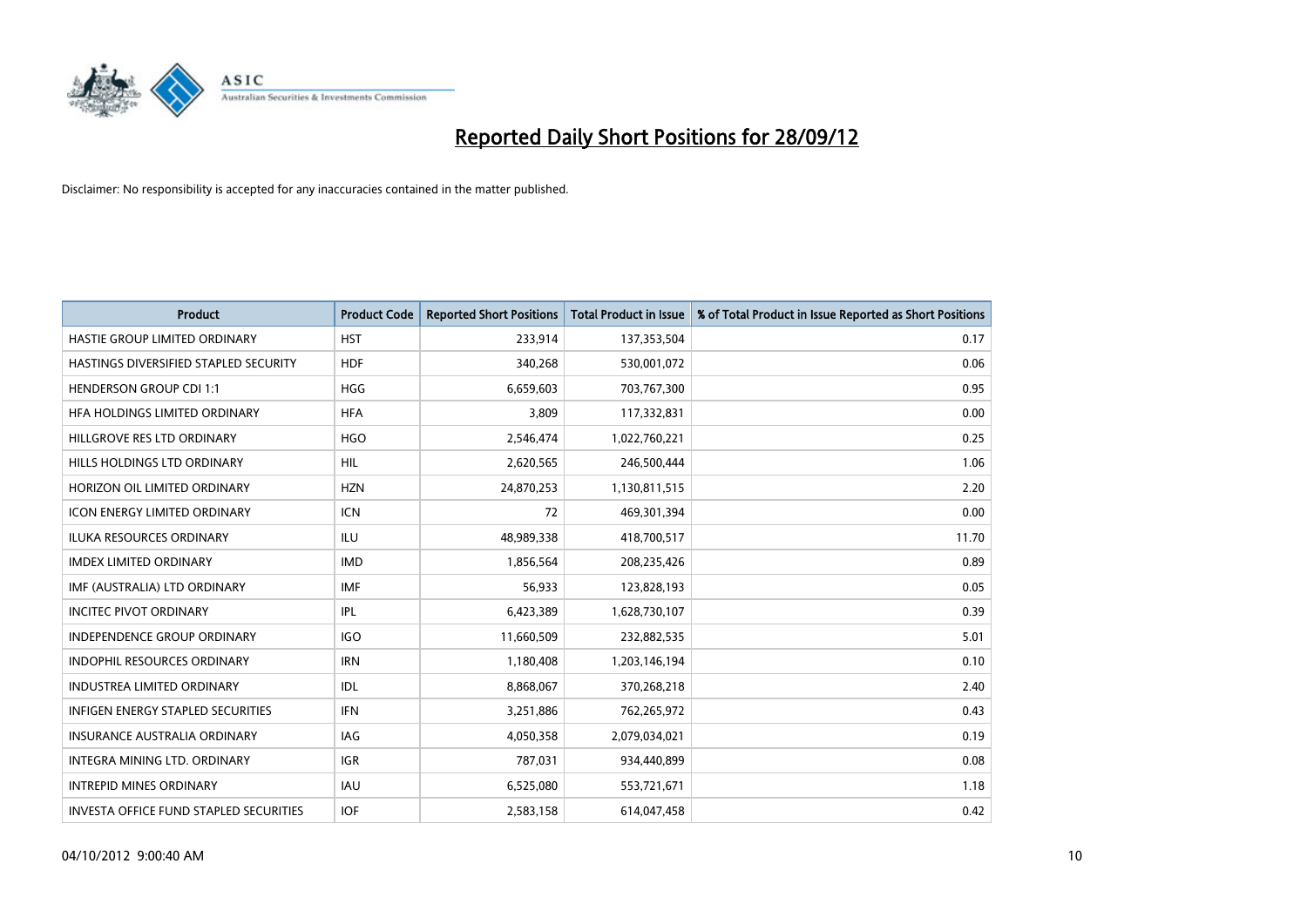

| <b>Product</b>                            | <b>Product Code</b> | <b>Reported Short Positions</b> | <b>Total Product in Issue</b> | % of Total Product in Issue Reported as Short Positions |
|-------------------------------------------|---------------------|---------------------------------|-------------------------------|---------------------------------------------------------|
| <b>INVOCARE LIMITED ORDINARY</b>          | <b>IVC</b>          | 3,350,724                       | 110,030,298                   | 3.05                                                    |
| ION LIMITED ORDINARY                      | <b>ION</b>          | 164,453                         | 256,365,105                   | 0.06                                                    |
| <b>IOOF HOLDINGS LTD ORDINARY</b>         | IFL                 | 2,461,113                       | 229,794,395                   | 1.07                                                    |
| <b>IRESS LIMITED ORDINARY</b>             | <b>IRE</b>          | 2,501,665                       | 128,620,231                   | 1.95                                                    |
| <b>IRON ORE HOLDINGS ORDINARY</b>         | <b>IOH</b>          | 39,352                          | 161,174,005                   | 0.02                                                    |
| ISHARES MSCI AUS 200 ISHARES MSCI AUS 200 | <b>IOZ</b>          | 10,490                          | 5,705,098                     | 0.18                                                    |
| <b>IVANHOE AUSTRALIA ORDINARY</b>         | <b>IVA</b>          | 2,484,144                       | 555,583,643                   | 0.45                                                    |
| JAMES HARDIE INDUST CHESS DEPOSITARY INT  | <b>IHX</b>          | 9,135,501                       | 439,542,775                   | 2.08                                                    |
| <b>IB HI-FI LIMITED ORDINARY</b>          | <b>IBH</b>          | 21,911,466                      | 98,850,643                    | 22.17                                                   |
| <b>JUPITER MINES ORDINARY</b>             | <b>IMS</b>          | 481                             | 2,281,835,383                 | 0.00                                                    |
| KAGARA LTD ORDINARY                       | <b>KZL</b>          | 2,999,427                       | 798,953,117                   | 0.38                                                    |
| KANGAROO RES LTD ORDINARY                 | <b>KRL</b>          | 52,088                          | 3,434,430,012                 | 0.00                                                    |
| KAROON GAS AUSTRALIA ORDINARY             | <b>KAR</b>          | 1,663,900                       | 221,420,769                   | 0.75                                                    |
| KATHMANDU HOLD LTD ORDINARY               | <b>KMD</b>          | 898,861                         | 200,165,940                   | 0.45                                                    |
| <b>KBL MINING LIMITED ORDINARY</b>        | <b>KBL</b>          | 1,820                           | 285,971,456                   | 0.00                                                    |
| KENTOR GOLD LIMITED ORDINARY              | KGL                 | 275                             | 140,040,563                   | 0.00                                                    |
| KINGSGATE CONSOLID. ORDINARY              | <b>KCN</b>          | 8,242,215                       | 151,347,122                   | 5.45                                                    |
| KINGSROSE MINING LTD ORDINARY             | <b>KRM</b>          | 143,839                         | 289,318,617                   | 0.05                                                    |
| LEIGHTON HOLDINGS ORDINARY                | LEI                 | 14,581,441                      | 337,088,765                   | 4.33                                                    |
| LEND LEASE GROUP UNIT/ORD STAPLED         | LLC                 | 5,508,931                       | 572,789,827                   | 0.96                                                    |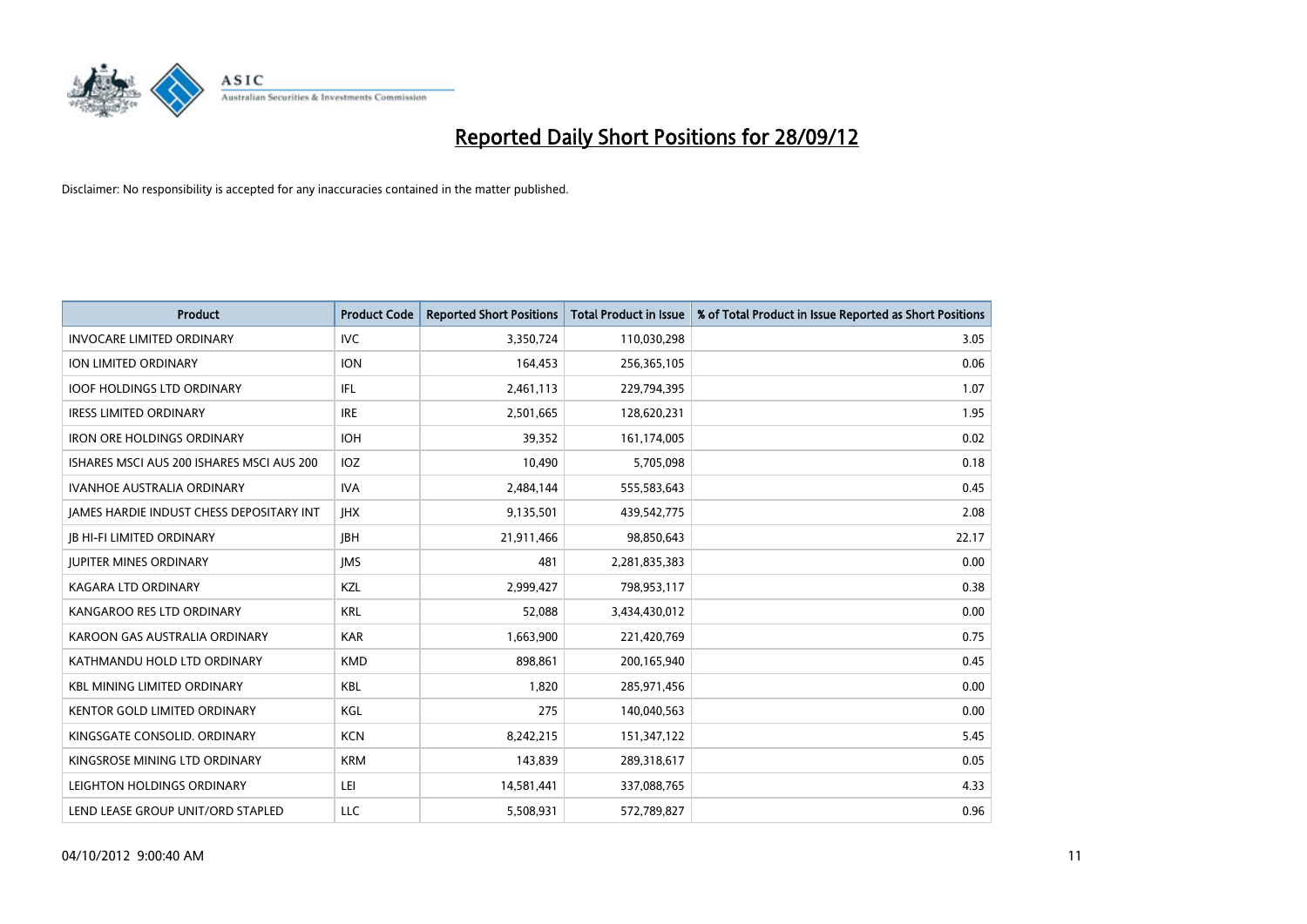

| <b>Product</b>                        | <b>Product Code</b> | <b>Reported Short Positions</b> | <b>Total Product in Issue</b> | % of Total Product in Issue Reported as Short Positions |
|---------------------------------------|---------------------|---------------------------------|-------------------------------|---------------------------------------------------------|
| LINC ENERGY LTD ORDINARY              | <b>LNC</b>          | 34,113,315                      | 504,487,631                   | 6.76                                                    |
| LIQUEFIED NATURAL ORDINARY            | LNG                 | 272,800                         | 267,699,015                   | 0.10                                                    |
| LYNAS CORPORATION ORDINARY            | LYC.                | 229,808,029                     | 1,716,129,131                 | 13.39                                                   |
| M2 TELECOMMUNICATION ORDINARY         | <b>MTU</b>          | 3,795,407                       | 156,806,954                   | 2.42                                                    |
| <b>MACA LIMITED ORDINARY</b>          | <b>MLD</b>          | 91,901                          | 150,000,000                   | 0.06                                                    |
| <b>MACMAHON HOLDINGS ORDINARY</b>     | <b>MAH</b>          | 5,934,714                       | 741,316,038                   | 0.80                                                    |
| MACO ATLAS ROADS GRP ORDINARY STAPLED | <b>MOA</b>          | 4,485,548                       | 478,531,436                   | 0.94                                                    |
| MACQUARIE GROUP LTD ORDINARY          | <b>MOG</b>          | 7,505,152                       | 339,207,464                   | 2.21                                                    |
| MAGELLAN FIN GRP LTD ORDINARY         | <b>MFG</b>          | 7,851                           | 152,558,341                   | 0.01                                                    |
| MAGELLAN FLAGSHIP ORDINARY            | <b>MFF</b>          | 220                             | 344,844,354                   | 0.00                                                    |
| MARENGO MINING ORDINARY               | <b>MGO</b>          | 39,850                          | 1,137,720,551                 | 0.00                                                    |
| <b>MATRIX C &amp; E LTD ORDINARY</b>  | <b>MCE</b>          | 1,067,273                       | 94,555,428                    | 1.13                                                    |
| MAVERICK DRILLING ORDINARY            | <b>MAD</b>          | 4,793,002                       | 452,726,751                   | 1.06                                                    |
| MCMILLAN SHAKESPEARE ORDINARY         | <b>MMS</b>          | 13,908                          | 74,523,965                    | 0.02                                                    |
| MEDUSA MINING LTD ORDINARY            | <b>MML</b>          | 1,446,625                       | 188,903,911                   | 0.77                                                    |
| MELBOURNE IT LIMITED ORDINARY         | <b>MLB</b>          | 492,626                         | 81,965,992                    | 0.60                                                    |
| MEO AUSTRALIA LTD ORDINARY            | <b>MEO</b>          | 5,507,158                       | 539,913,260                   | 1.02                                                    |
| <b>MERMAID MARINE ORDINARY</b>        | <b>MRM</b>          | 1,675,829                       | 221,618,033                   | 0.76                                                    |
| MESOBLAST LIMITED ORDINARY            | <b>MSB</b>          | 18,276,071                      | 284,478,361                   | 6.42                                                    |
| METALS X LIMITED ORDINARY             | <b>MLX</b>          | 1,761,091                       | 1,316,663,257                 | 0.13                                                    |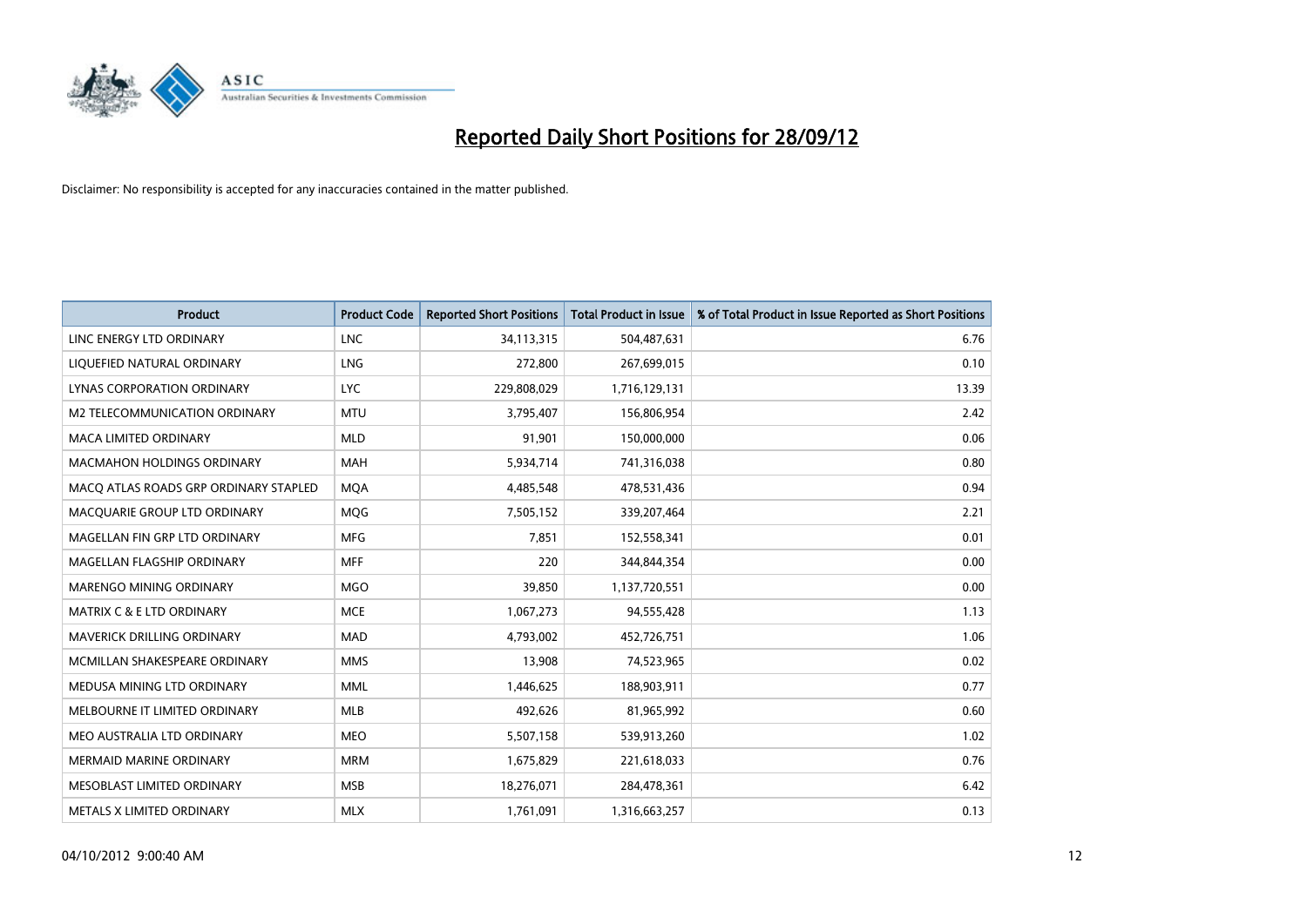

| <b>Product</b>                       | <b>Product Code</b> | <b>Reported Short Positions</b> | <b>Total Product in Issue</b> | % of Total Product in Issue Reported as Short Positions |
|--------------------------------------|---------------------|---------------------------------|-------------------------------|---------------------------------------------------------|
| METCASH LIMITED ORDINARY             | <b>MTS</b>          | 52,761,066                      | 880,704,786                   | 5.99                                                    |
| METMINCO LIMITED ORDINARY            | <b>MNC</b>          | 264,456                         | 1,749,541,573                 | 0.02                                                    |
| MICLYN EXP OFFSHR ORDINARY           | <b>MIO</b>          | 83,057                          | 278,639,188                   | 0.03                                                    |
| MILTON CORPORATION ORDINARY          | <b>MLT</b>          | 12,800                          | 121,625,655                   | 0.01                                                    |
| MINCOR RESOURCES NL ORDINARY         | <b>MCR</b>          | 1,622,594                       | 188,208,274                   | 0.86                                                    |
| MINERAL DEPOSITS ORDINARY            | <b>MDL</b>          | 460,825                         | 83,538,786                    | 0.55                                                    |
| MINERAL RESOURCES, ORDINARY          | <b>MIN</b>          | 6,026,935                       | 185,006,018                   | 3.26                                                    |
| MIRABELA NICKEL LTD ORDINARY         | <b>MBN</b>          | 15,245,086                      | 876,571,645                   | 1.74                                                    |
| MIRVAC GROUP STAPLED SECURITIES      | <b>MGR</b>          | 23,964,671                      | 3,425,587,451                 | 0.70                                                    |
| MOLOPO ENERGY LTD ORDINARY           | <b>MPO</b>          | 643,795                         | 245,849,711                   | 0.26                                                    |
| MONADELPHOUS GROUP ORDINARY          | <b>MND</b>          | 4,948,839                       | 90,625,742                    | 5.46                                                    |
| MORTGAGE CHOICE LTD ORDINARY         | <b>MOC</b>          | 2,450,632                       | 122,819,572                   | 2.00                                                    |
| MOUNT GIBSON IRON ORDINARY           | <b>MGX</b>          | 2,872,211                       | 1,085,728,430                 | 0.26                                                    |
| <b>MURCHISON METALS LTD ORDINARY</b> | <b>MMX</b>          | 1,419,312                       | 450,427,346                   | 0.32                                                    |
| <b>MYER HOLDINGS LTD ORDINARY</b>    | <b>MYR</b>          | 67,889,526                      | 583,384,551                   | 11.64                                                   |
| <b>MYSTATE LIMITED ORDINARY</b>      | <b>MYS</b>          | 20,991                          | 87,012,663                    | 0.02                                                    |
| NATIONAL AUST, BANK ORDINARY         | <b>NAB</b>          | 11,572,120                      | 2,297,237,138                 | 0.50                                                    |
| NAVITAS LIMITED ORDINARY             | <b>NVT</b>          | 10,888,990                      | 375,367,918                   | 2.90                                                    |
| NEON ENERGY LIMITED ORDINARY         | <b>NEN</b>          | 2,640,511                       | 509,439,518                   | 0.52                                                    |
| NEW HOPE CORPORATION ORDINARY        | <b>NHC</b>          | 2,996,173                       | 830,526,815                   | 0.36                                                    |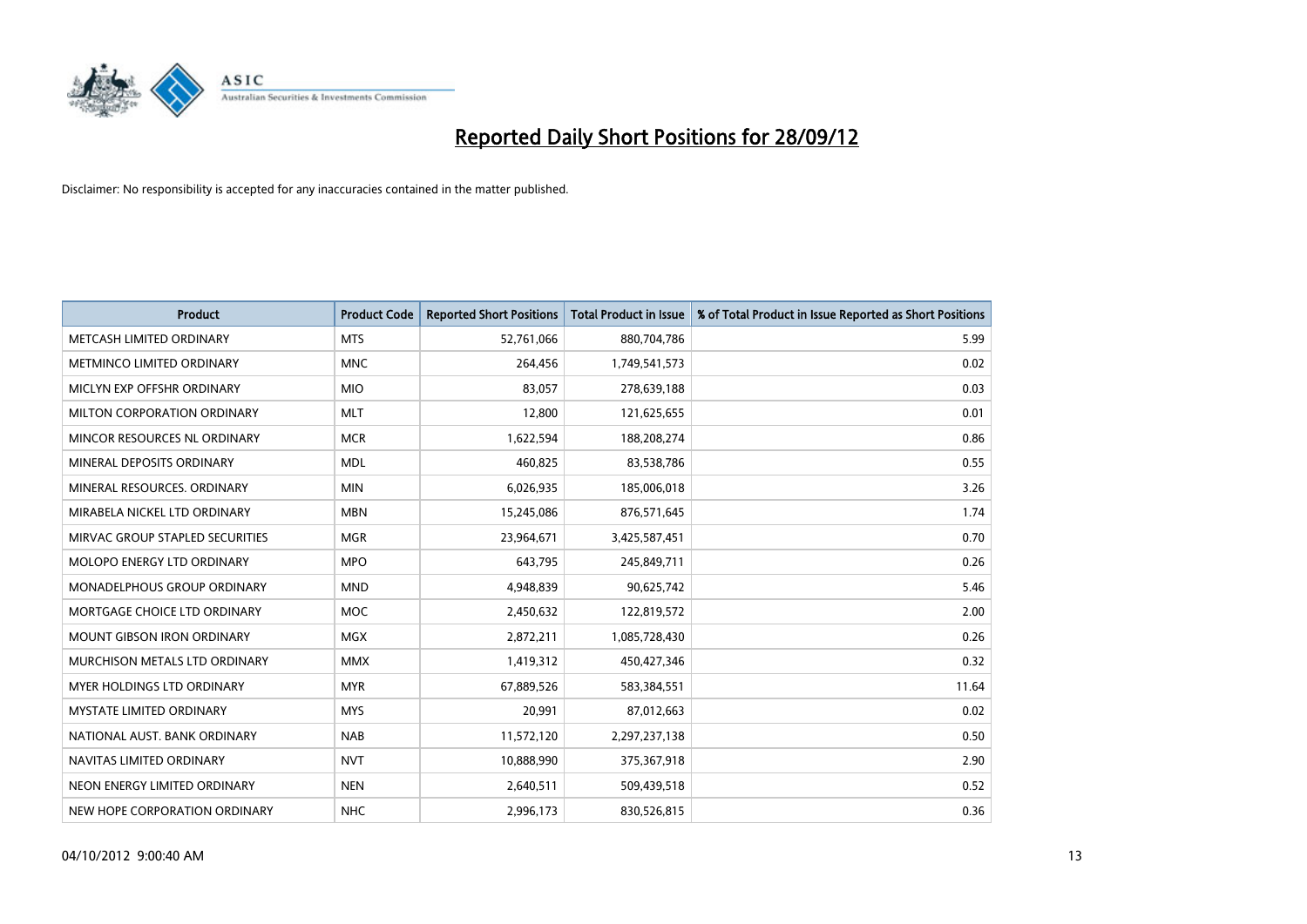

| <b>Product</b>                        | <b>Product Code</b> | <b>Reported Short Positions</b> | <b>Total Product in Issue</b> | % of Total Product in Issue Reported as Short Positions |
|---------------------------------------|---------------------|---------------------------------|-------------------------------|---------------------------------------------------------|
| NEW STANDARD ENERGY ORDINARY          | <b>NSE</b>          | 663.686                         | 305,331,847                   | 0.22                                                    |
| NEWCREST MINING ORDINARY              | <b>NCM</b>          | 2,571,307                       | 765,000,000                   | 0.34                                                    |
| NEWS CORP A NON-VOTING CDI            | <b>NWSLV</b>        | 3,334,239                       | 1,558,309,656                 | 0.21                                                    |
| NEWS CORP B VOTING CDI                | <b>NWS</b>          | 2,000,087                       | 798,520,953                   | 0.25                                                    |
| NEWSAT LIMITED ORDINARY               | <b>NWT</b>          | 70,000                          | 233,052,157                   | 0.03                                                    |
| NEXTDC LIMITED ORDINARY               | <b>NXT</b>          | 2,555,570                       | 150,602,388                   | 1.70                                                    |
| NEXUS ENERGY LIMITED ORDINARY         | <b>NXS</b>          | 2,609,133                       | 1,329,821,159                 | 0.20                                                    |
| NIB HOLDINGS LIMITED ORDINARY         | <b>NHF</b>          | 154,376                         | 439,004,182                   | 0.04                                                    |
| NIDO PETROLEUM ORDINARY               | <b>NDO</b>          | 105,313                         | 1,390,829,818                 | 0.01                                                    |
| NOBLE MINERAL RES ORDINARY            | <b>NMG</b>          | 4,420,008                       | 645,522,952                   | 0.68                                                    |
| NORFOLK GROUP ORDINARY                | <b>NFK</b>          | 350                             | 158,890,730                   | 0.00                                                    |
| NORTHERN IRON LTD ORDINARY            | <b>NFE</b>          | 541,363                         | 369,980,113                   | 0.15                                                    |
| NORTHERN STAR ORDINARY                | <b>NST</b>          | 1,121,070                       | 423,968,168                   | 0.26                                                    |
| NRW HOLDINGS LIMITED ORDINARY         | <b>NWH</b>          | 4,698,542                       | 278,888,011                   | 1.68                                                    |
| NUFARM LIMITED ORDINARY               | <b>NUF</b>          | 6,899,929                       | 262,142,247                   | 2.63                                                    |
| OAKTON LIMITED ORDINARY               | <b>OKN</b>          | 117,931                         | 91,721,874                    | 0.13                                                    |
| OCEANAGOLD CORP. CHESS DEPOSITARY INT | <b>OGC</b>          | 1,488,761                       | 263, 167, 267                 | 0.57                                                    |
| OIL SEARCH LTD ORDINARY               | <b>OSH</b>          | 5,795,457                       | 1,331,356,047                 | 0.44                                                    |
| OM HOLDINGS LIMITED ORDINARY          | <b>OMH</b>          | 4,240,824                       | 673,423,337                   | 0.63                                                    |
| ORICA LIMITED ORDINARY                | ORI                 | 3,180,166                       | 365,642,802                   | 0.87                                                    |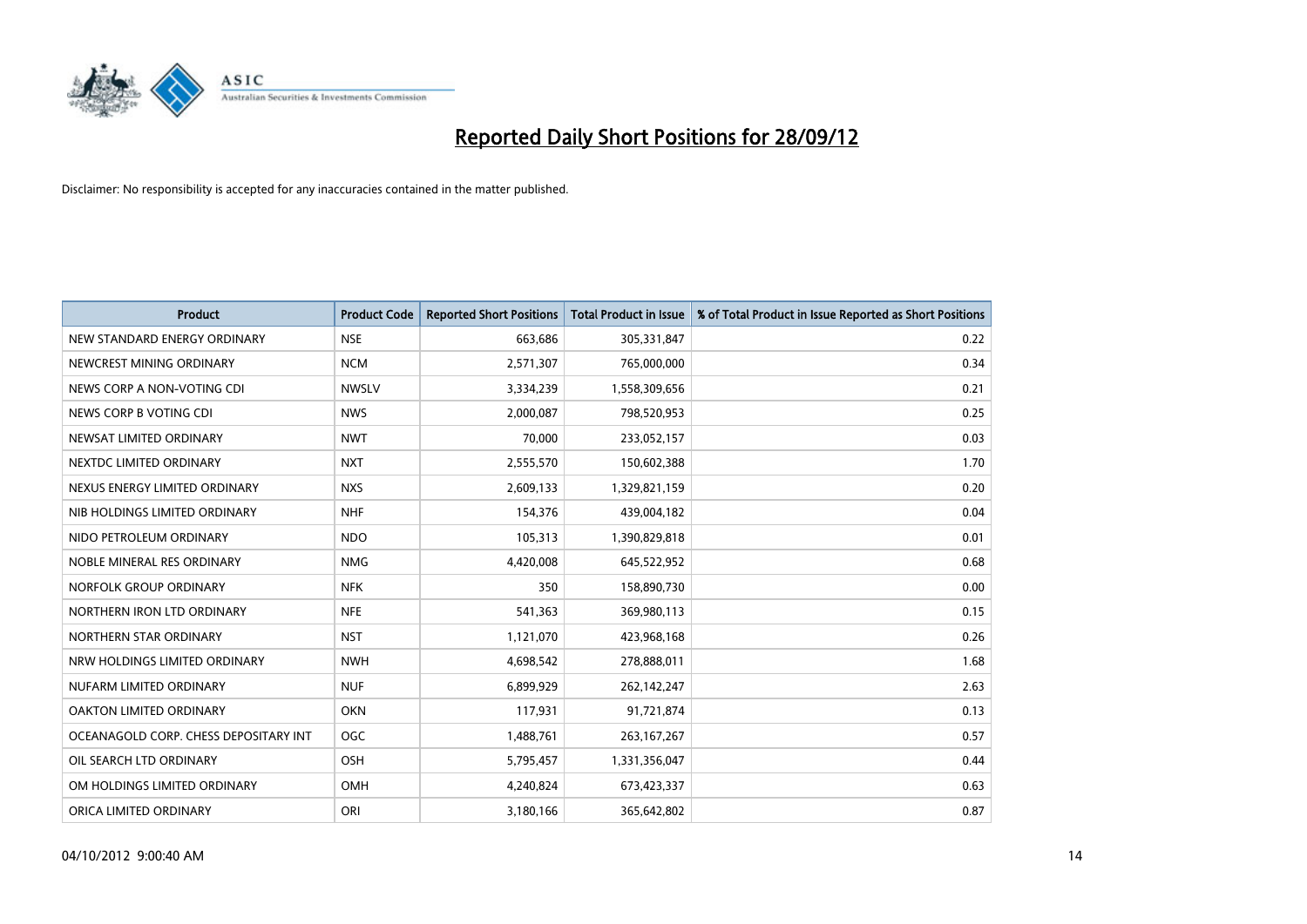

| <b>Product</b>               | <b>Product Code</b> | <b>Reported Short Positions</b> | <b>Total Product in Issue</b> | % of Total Product in Issue Reported as Short Positions |
|------------------------------|---------------------|---------------------------------|-------------------------------|---------------------------------------------------------|
| ORIGIN ENERGY ORDINARY       | <b>ORG</b>          | 8,636,892                       | 1,090,107,548                 | 0.79                                                    |
| OROCOBRE LIMITED ORDINARY    | <b>ORE</b>          | 154,171                         | 103,195,029                   | 0.15                                                    |
| OROTONGROUP LIMITED ORDINARY | ORL                 | 231,123                         | 40,880,902                    | 0.57                                                    |
| OZ MINERALS ORDINARY         | OZL                 | 4,424,108                       | 303,470,022                   | 1.46                                                    |
| PACIFIC BRANDS ORDINARY      | <b>PBG</b>          | 7,948,704                       | 912,915,695                   | 0.87                                                    |
| PALADIN ENERGY LTD ORDINARY  | <b>PDN</b>          | 67,895,478                      | 836,825,651                   | 8.11                                                    |
| PANAUST LIMITED ORDINARY     | <b>PNA</b>          | 3,904,691                       | 605,443,685                   | 0.64                                                    |
| PANCONTINENTAL OIL ORDINARY  | PCL                 | 1,239,223                       | 1,148,744,096                 | 0.11                                                    |
| PANORAMIC RESOURCES ORDINARY | PAN                 | 3,682,250                       | 255,681,195                   | 1.44                                                    |
| PAPERLINX LIMITED ORDINARY   | <b>PPX</b>          | 103,231                         | 609,280,761                   | 0.02                                                    |
| PAPILLON RES LTD ORDINARY    | <b>PIR</b>          | 1,464,726                       | 247,484,045                   | 0.59                                                    |
| PEET LIMITED ORDINARY        | <b>PPC</b>          | 2,001,602                       | 321,013,141                   | 0.62                                                    |
| PERILYA LIMITED ORDINARY     | PEM                 | 342,361                         | 769,316,426                   | 0.04                                                    |
| PERPETUAL LIMITED ORDINARY   | <b>PPT</b>          | 2,205,571                       | 41,980,678                    | 5.25                                                    |
| PERSEUS MINING LTD ORDINARY  | PRU                 | 9,133,919                       | 457,962,088                   | 1.99                                                    |
| PHARMAXIS LTD ORDINARY       | <b>PXS</b>          | 5,606,916                       | 307,888,389                   | 1.82                                                    |
| PLATINUM ASSET ORDINARY      | <b>PTM</b>          | 10,585,547                      | 561,347,878                   | 1.89                                                    |
| PLATINUM AUSTRALIA ORDINARY  | <b>PLA</b>          | 836,127                         | 504,968,043                   | 0.17                                                    |
| PMI GOLD CORP CDI 1:1        | <b>PVM</b>          | 151,675                         | 73,075,149                    | 0.21                                                    |
| PMP LIMITED ORDINARY         | <b>PMP</b>          | 71,219                          | 323,781,124                   | 0.02                                                    |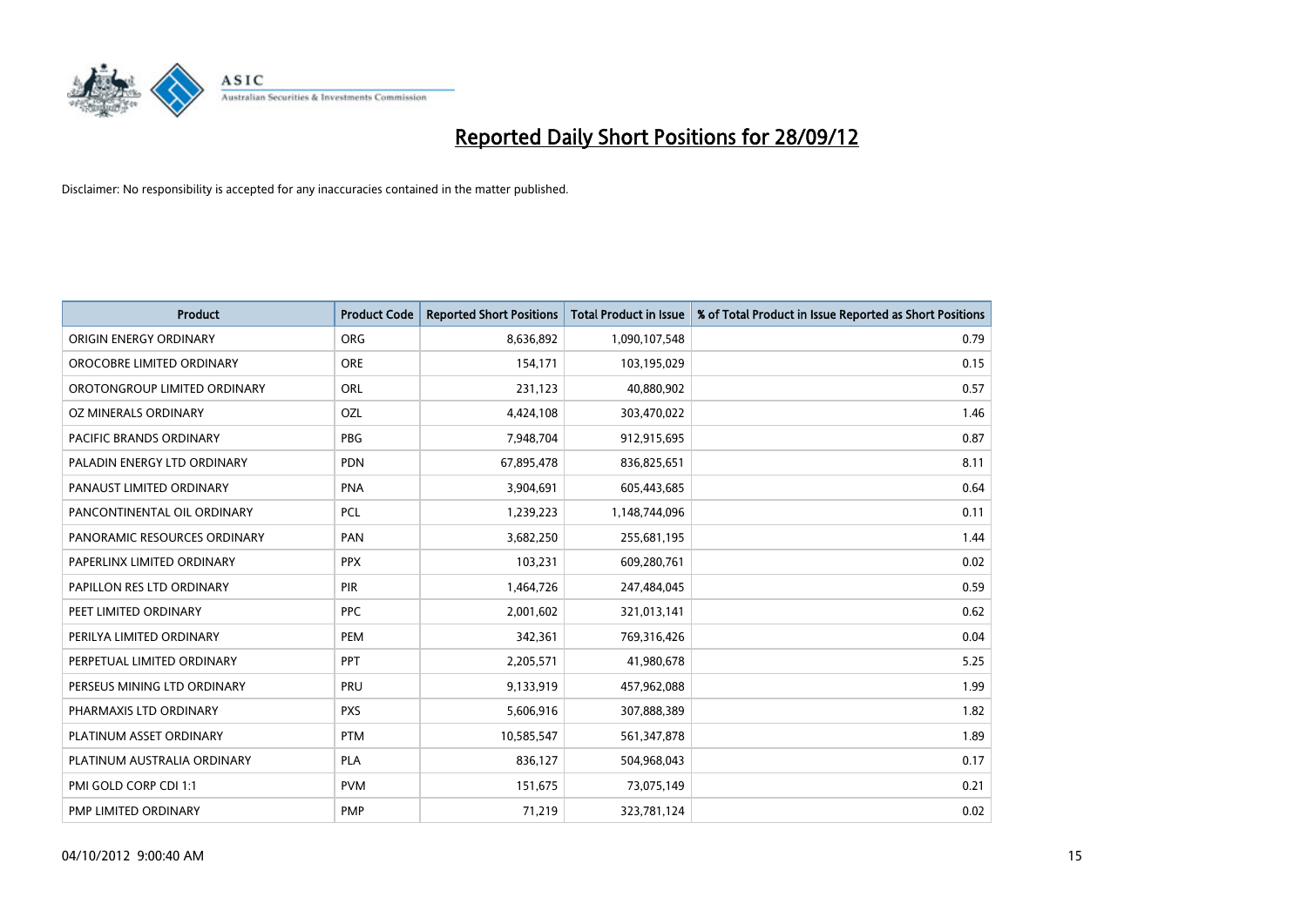

| <b>Product</b>                      | <b>Product Code</b> | <b>Reported Short Positions</b> | Total Product in Issue | % of Total Product in Issue Reported as Short Positions |
|-------------------------------------|---------------------|---------------------------------|------------------------|---------------------------------------------------------|
| PREMIER INVESTMENTS ORDINARY        | <b>PMV</b>          | 588,892                         | 155,260,478            | 0.38                                                    |
| PRIMA BIOMED LTD ORDINARY           | PRR                 | 4,889,126                       | 1,066,063,388          | 0.46                                                    |
| PRIMARY HEALTH CARE ORDINARY        | <b>PRY</b>          | 21,241,914                      | 501,717,314            | 4.23                                                    |
| PRIMEAG AUSTRALIA ORDINARY          | PAG                 | 88,373                          | 266,394,444            | 0.03                                                    |
| PROGRAMMED ORDINARY                 | <b>PRG</b>          | 490,712                         | 118,175,280            | 0.42                                                    |
| <b>QANTAS AIRWAYS ORDINARY</b>      | QAN                 | 23,541,280                      | 2,265,123,620          | 1.04                                                    |
| OBE INSURANCE GROUP ORDINARY        | <b>OBE</b>          | 54,400,363                      | 1,181,684,901          | 4.60                                                    |
| OR NATIONAL LIMITED ORDINARY        | <b>ORN</b>          | 17,620,140                      | 2,440,000,000          | 0.72                                                    |
| ORXPHARMA LTD ORDINARY              | <b>QRX</b>          | 96,662                          | 144,577,206            | 0.07                                                    |
| <b>QUBE LOGISTICS HLDG ORDINARY</b> | <b>QUB</b>          | 7,492,313                       | 921,407,185            | 0.81                                                    |
| RAMELIUS RESOURCES ORDINARY         | <b>RMS</b>          | 820,415                         | 336,256,949            | 0.24                                                    |
| RAMSAY HEALTH CARE ORDINARY         | <b>RHC</b>          | 2,334,001                       | 202,081,252            | 1.15                                                    |
| <b>RCR TOMLINSON ORDINARY</b>       | <b>RCR</b>          | 170,508                         | 132,406,265            | 0.13                                                    |
| <b>REA GROUP ORDINARY</b>           | <b>REA</b>          | 189,618                         | 131,714,699            | 0.14                                                    |
| <b>RECKON LIMITED ORDINARY</b>      | <b>RKN</b>          | 569,742                         | 129,488,015            | 0.44                                                    |
| <b>RED 5 LIMITED ORDINARY</b>       | <b>RED</b>          | 84,732                          | 135,488,008            | 0.06                                                    |
| RED EMPEROR RESOURCE ORDINARY       | <b>RMP</b>          | 4,500                           | 266,234,221            | 0.00                                                    |
| <b>RED FORK ENERGY ORDINARY</b>     | <b>RFE</b>          | 1,659,841                       | 384,951,719            | 0.43                                                    |
| REDBANK ENERGY LTD ORDINARY         | AEJ                 | 13                              | 786,287                | 0.00                                                    |
| REDFLEX HOLDINGS ORDINARY           | <b>RDF</b>          | 6                               | 110,345,599            | 0.00                                                    |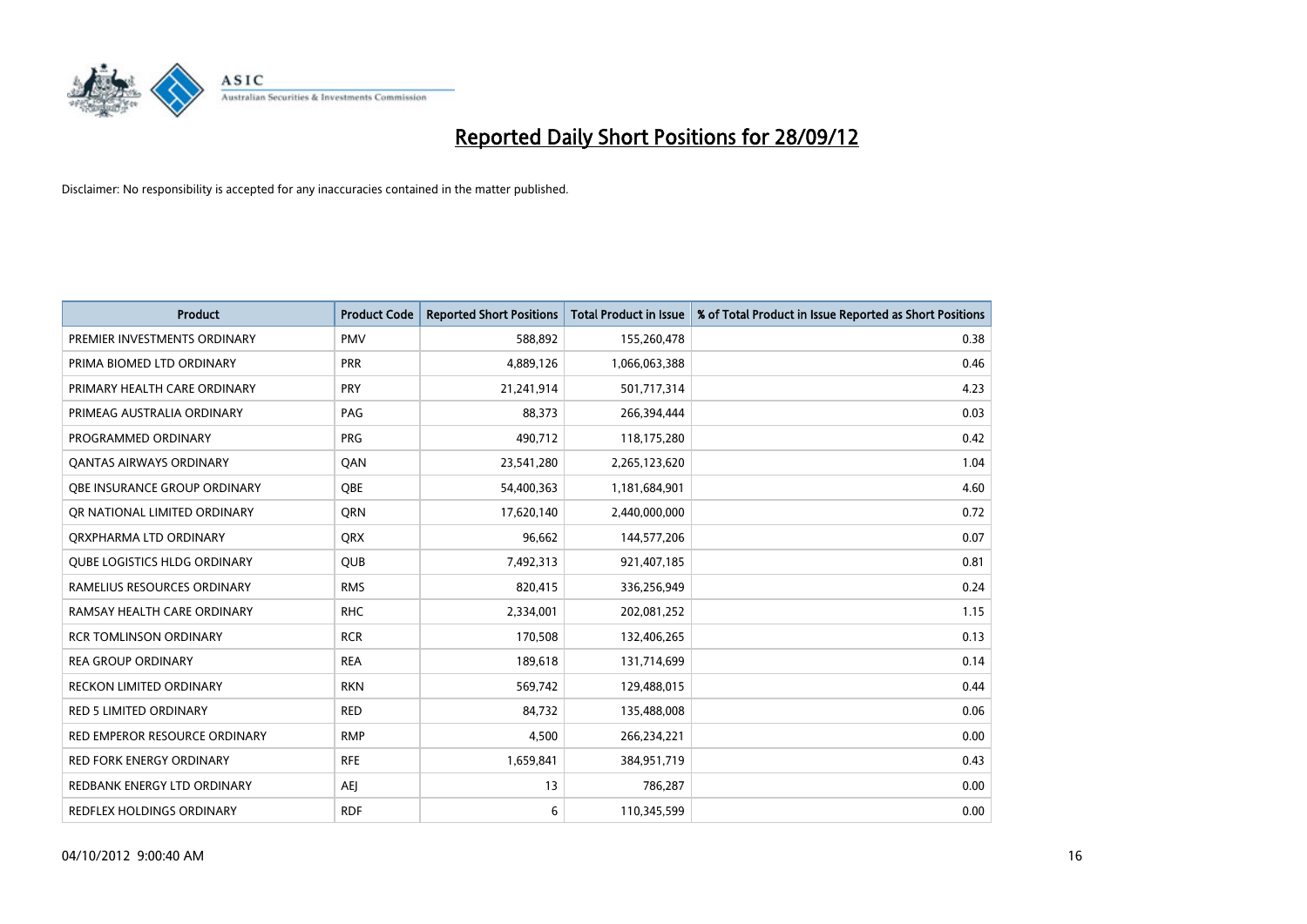

| <b>Product</b>                      | <b>Product Code</b> | <b>Reported Short Positions</b> | <b>Total Product in Issue</b> | % of Total Product in Issue Reported as Short Positions |
|-------------------------------------|---------------------|---------------------------------|-------------------------------|---------------------------------------------------------|
| REECE AUSTRALIA LTD. ORDINARY       | <b>REH</b>          | 1.034                           | 99,600,000                    | 0.00                                                    |
| REGIS RESOURCES ORDINARY            | <b>RRL</b>          | 389,896                         | 454,111,268                   | 0.09                                                    |
| RESMED INC CDI 10:1                 | <b>RMD</b>          | 1,638,399                       | 1,556,242,300                 | 0.11                                                    |
| <b>RESOLUTE MINING ORDINARY</b>     | <b>RSG</b>          | 1,949,851                       | 628,704,290                   | 0.31                                                    |
| <b>RESOURCE GENERATION ORDINARY</b> | <b>RES</b>          | 173                             | 262,895,652                   | 0.00                                                    |
| REVERSE CORP LIMITED ORDINARY       | <b>REF</b>          | 100                             | 92,382,175                    | 0.00                                                    |
| REX MINERALS LIMITED ORDINARY       | <b>RXM</b>          | 564,100                         | 188,907,284                   | 0.30                                                    |
| <b>RHG LIMITED ORDINARY</b>         | <b>RHG</b>          | 30,691                          | 308,483,177                   | 0.01                                                    |
| <b>RIALTO ENERGY ORDINARY</b>       | <b>RIA</b>          | 41                              | 672,259,992                   | 0.00                                                    |
| <b>RIDLEY CORPORATION ORDINARY</b>  | <b>RIC</b>          | 4.983                           | 307,817,071                   | 0.00                                                    |
| RIO TINTO LIMITED ORDINARY          | <b>RIO</b>          | 15,623,419                      | 435,758,720                   | 3.59                                                    |
| ROC OIL COMPANY ORDINARY            | <b>ROC</b>          | 1,417,507                       | 683,235,552                   | 0.21                                                    |
| ROCKLANDS RICH. LTD ORDINARY        | <b>RCI</b>          | 7,010,000                       | 388,203,917                   | 1.81                                                    |
| <b>RURALCO HOLDINGS ORDINARY</b>    | <b>RHL</b>          | 12,000                          | 55,019,284                    | 0.02                                                    |
| SABRE RESOURCES ORDINARY            | <b>SBR</b>          | 185,000                         | 180,472,228                   | 0.10                                                    |
| SAI GLOBAL LIMITED ORDINARY         | SAI                 | 4,437,730                       | 206,548,346                   | 2.15                                                    |
| SALMAT LIMITED ORDINARY             | <b>SLM</b>          | 1,767,880                       | 159,802,174                   | 1.11                                                    |
| SAMSON OIL & GAS LTD ORDINARY       | SSN                 | 2,662,775                       | 1,796,084,809                 | 0.15                                                    |
| SANDFIRE RESOURCES ORDINARY         | <b>SFR</b>          | 3,866,107                       | 152,686,801                   | 2.53                                                    |
| <b>SANTOS LTD ORDINARY</b>          | <b>STO</b>          | 4,978,361                       | 953,227,668                   | 0.52                                                    |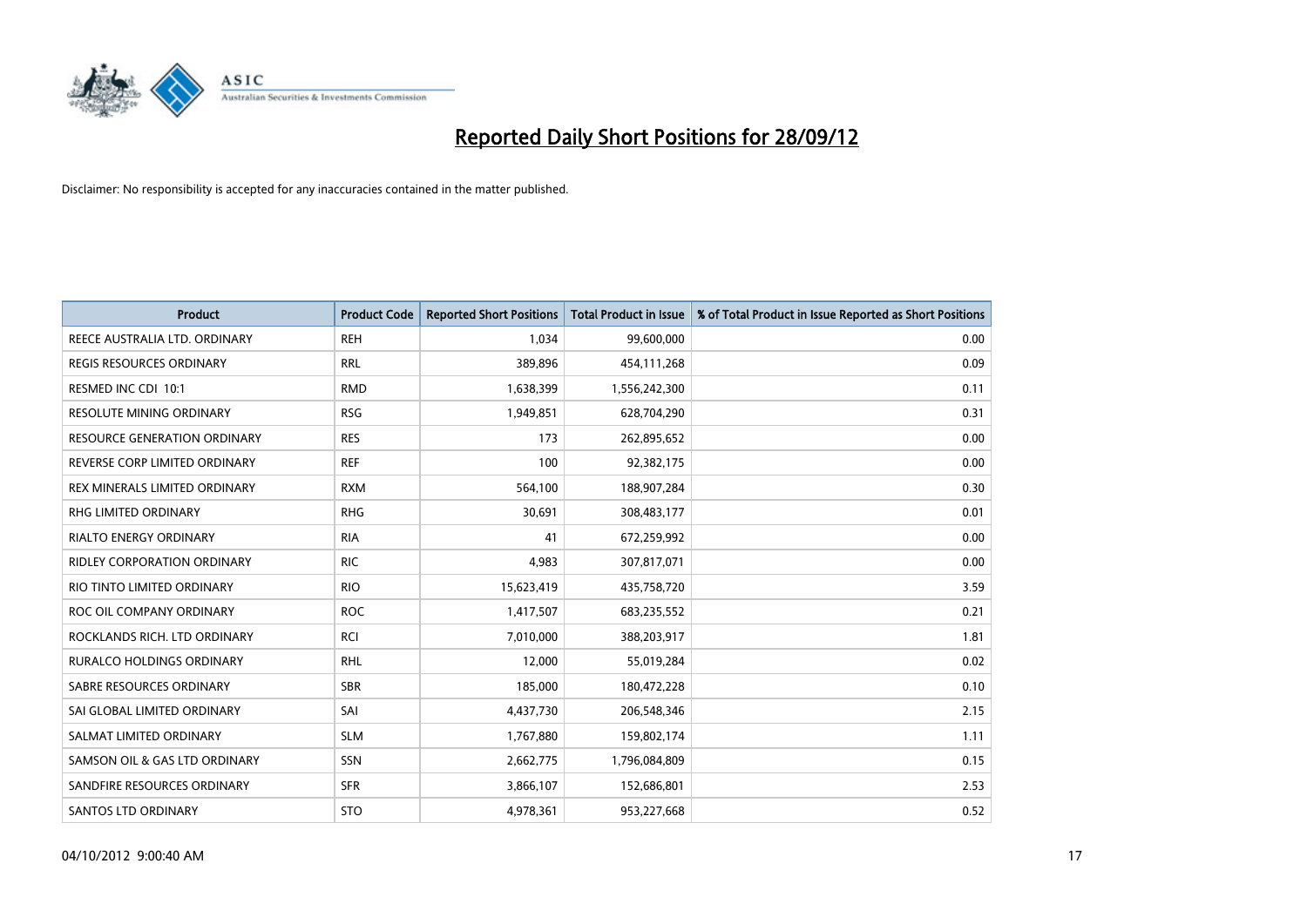

| <b>Product</b>                           | <b>Product Code</b> | <b>Reported Short Positions</b> | <b>Total Product in Issue</b> | % of Total Product in Issue Reported as Short Positions |
|------------------------------------------|---------------------|---------------------------------|-------------------------------|---------------------------------------------------------|
| SARACEN MINERAL ORDINARY                 | <b>SAR</b>          | 4,803,212                       | 594,815,640                   | 0.81                                                    |
| SEDGMAN LIMITED ORDINARY                 | <b>SDM</b>          | 97,961                          | 217,623,797                   | 0.05                                                    |
| SEEK LIMITED ORDINARY                    | <b>SEK</b>          | 9,374,700                       | 337,101,307                   | 2.78                                                    |
| SENEX ENERGY LIMITED ORDINARY            | SXY                 | 4,492,389                       | 1,139,734,837                 | 0.39                                                    |
| SERVCORP LIMITED ORDINARY                | SRV                 | 211                             | 98,440,807                    | 0.00                                                    |
| SERVICE STREAM ORDINARY                  | <b>SSM</b>          | 400                             | 283,418,867                   | 0.00                                                    |
| SEVEN GROUP HOLDINGS ORDINARY            | <b>SVW</b>          | 1,627,327                       | 307,410,281                   | 0.53                                                    |
| SEVEN WEST MEDIA LTD ORDINARY            | <b>SWM</b>          | 16,703,587                      | 999,160,872                   | 1.67                                                    |
| SIGMA PHARMACEUTICAL ORDINARY            | <b>SIP</b>          | 5,374,930                       | 1,186,303,520                 | 0.45                                                    |
| SILEX SYSTEMS ORDINARY                   | <b>SLX</b>          | 760,974                         | 170,143,997                   | 0.45                                                    |
| SILVER LAKE RESOURCE ORDINARY            | <b>SLR</b>          | 12,740,347                      | 225,493,476                   | 5.65                                                    |
| SIMS METAL MGMT LTD ORDINARY             | SGM                 | 7,691,992                       | 204,600,255                   | 3.76                                                    |
| SINGAPORE TELECOMM. CHESS DEPOSITARY INT | SGT                 | 9,877,715                       | 145, 123, 714                 | 6.81                                                    |
| SIRIUS RESOURCES NL ORDINARY             | <b>SIR</b>          | 803,853                         | 176,160,419                   | 0.46                                                    |
| SIRTEX MEDICAL ORDINARY                  | <b>SRX</b>          | 12,586                          | 55,768,136                    | 0.02                                                    |
| SKILLED GROUP LTD ORDINARY               | <b>SKE</b>          | 1,982,639                       | 233,487,276                   | 0.85                                                    |
| SKY NETWORK ORDINARY                     | <b>SKT</b>          | 4,000                           | 389,139,785                   | 0.00                                                    |
| <b>SLATER &amp; GORDON ORDINARY</b>      | SGH                 | 1,001                           | 170,509,395                   | 0.00                                                    |
| SMS MANAGEMENT, ORDINARY                 | <b>SMX</b>          | 853,053                         | 68,900,456                    | 1.24                                                    |
| SONIC HEALTHCARE ORDINARY                | <b>SHL</b>          | 5,130,165                       | 392,649,875                   | 1.31                                                    |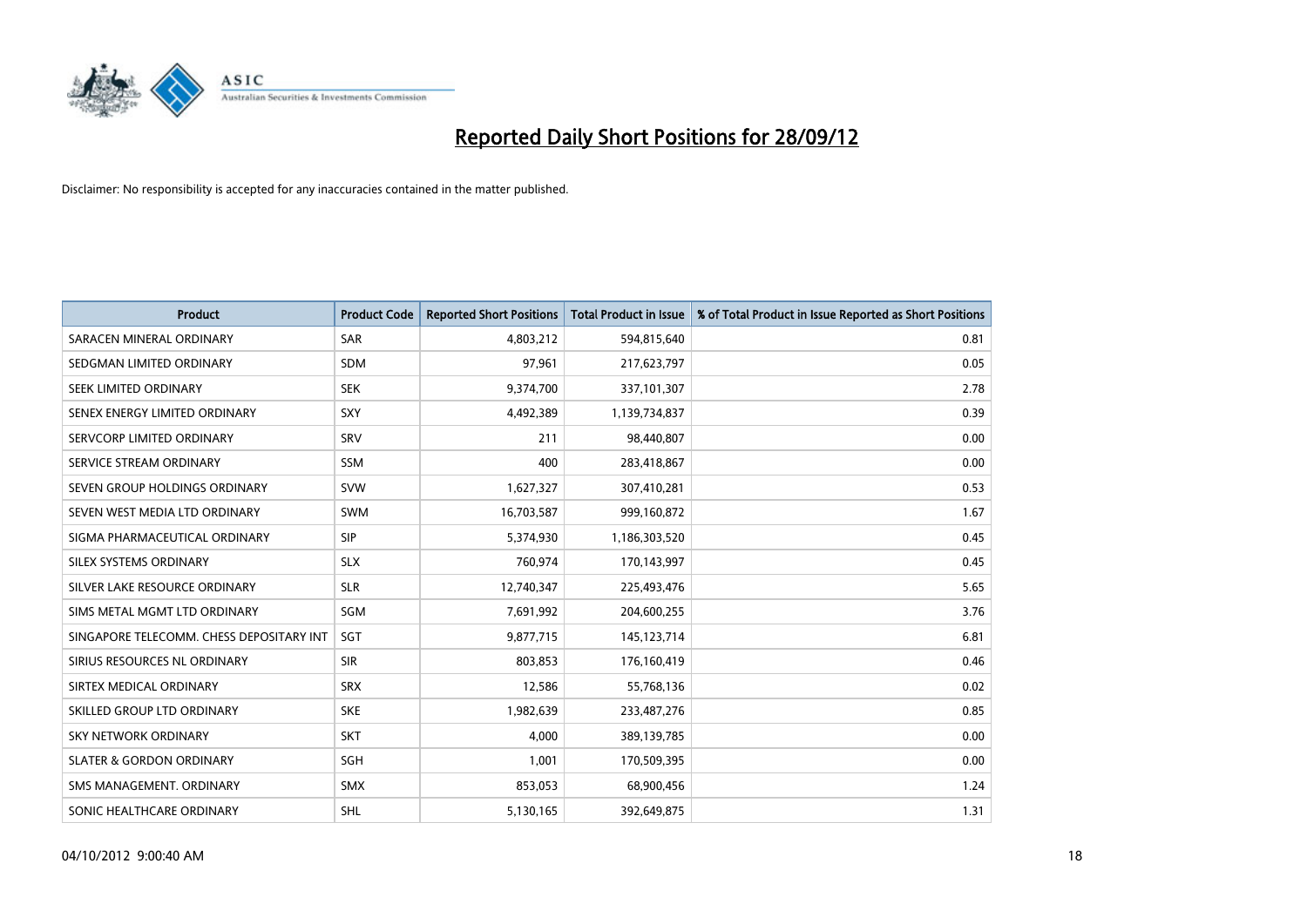

| <b>Product</b>                           | <b>Product Code</b> | <b>Reported Short Positions</b> | <b>Total Product in Issue</b> | % of Total Product in Issue Reported as Short Positions |
|------------------------------------------|---------------------|---------------------------------|-------------------------------|---------------------------------------------------------|
| SOUL PATTINSON (W.H) ORDINARY            | SOL                 | 13.730                          | 239,395,320                   | 0.01                                                    |
| SOUTH BOULDER MINES ORDINARY             | <b>STB</b>          | 111,719                         | 126,732,826                   | 0.09                                                    |
| SP AUSNET STAPLED SECURITIES             | <b>SPN</b>          | 6,383,749                       | 3,339,620,165                 | 0.19                                                    |
| SPARK INFRASTRUCTURE STAPLED NOTE & UNIT | SKI                 | 39,289,658                      | 1,326,734,264                 | 2.96                                                    |
| SPDR 200 FUND ETF UNITS                  | <b>STW</b>          | 7,778                           | 49,359,567                    | 0.02                                                    |
| SPECIALTY FASHION ORDINARY               | <b>SFH</b>          | 3,003,611                       | 192,236,121                   | 1.56                                                    |
| ST BARBARA LIMITED ORDINARY              | <b>SBM</b>          | 6,349,795                       | 488,074,077                   | 1.30                                                    |
| STANMORE COAL LTD ORDINARY               | <b>SMR</b>          | 32,870                          | 179,409,108                   | 0.02                                                    |
| STARPHARMA HOLDINGS ORDINARY             | SPL                 | 3,822,619                       | 283,515,060                   | 1.35                                                    |
| STHN CROSS MEDIA ORDINARY                | <b>SXL</b>          | 20,938,535                      | 704,858,525                   | 2.97                                                    |
| STOCKLAND UNITS/ORD STAPLED              | SGP                 | 8,568,047                       | 2,203,157,963                 | 0.39                                                    |
| STRAITS RES LTD. ORDINARY                | SRQ                 | 957,644                         | 456,529,474                   | 0.21                                                    |
| STW COMMUNICATIONS ORDINARY              | SGN                 | 105,439                         | 362,798,351                   | 0.03                                                    |
| SUNCORP GROUP LTD ORDINARY               | <b>SUN</b>          | 7,597,046                       | 1,286,600,980                 | 0.59                                                    |
| SUNDANCE ENERGY ORDINARY                 | <b>SEA</b>          | 188,968                         | 277,098,474                   | 0.07                                                    |
| SUNDANCE RESOURCES ORDINARY              | <b>SDL</b>          | 3,471,007                       | 3,049,577,034                 | 0.11                                                    |
| SUNLAND GROUP LTD ORDINARY               | <b>SDG</b>          | 18,391                          | 196,717,811                   | 0.01                                                    |
| SUPER RET REP LTD ORDINARY               | <b>SUL</b>          | 666,818                         | 196,382,811                   | 0.34                                                    |
| SYD AIRPORT STAPLED US PROHIBIT.         | <b>SYD</b>          | 13,791,697                      | 1,861,210,782                 | 0.74                                                    |
| SYRAH RESOURCES ORDINARY                 | <b>SYR</b>          | 31,901                          | 126,723,021                   | 0.03                                                    |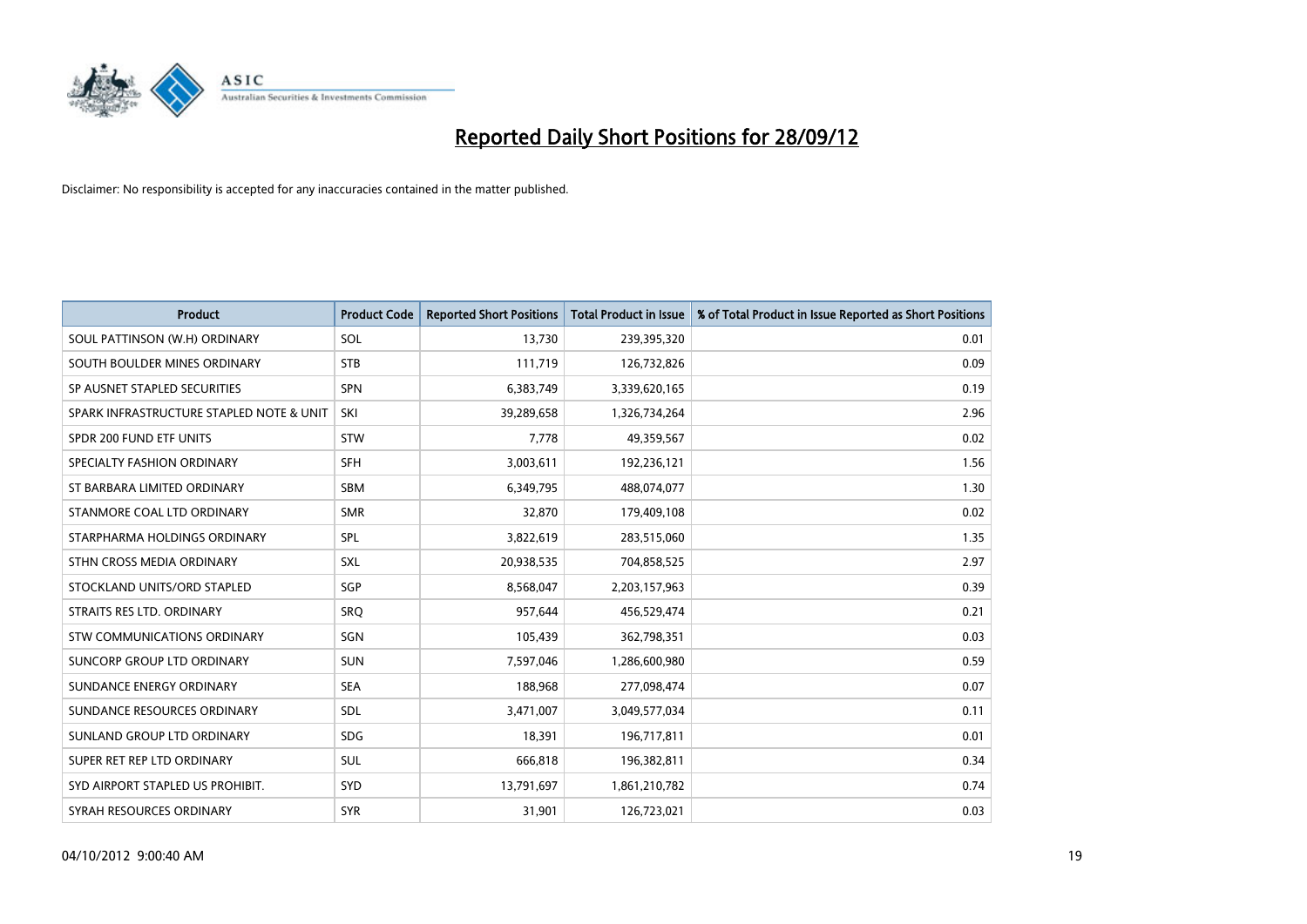

| <b>Product</b>                       | <b>Product Code</b> | <b>Reported Short Positions</b> | <b>Total Product in Issue</b> | % of Total Product in Issue Reported as Short Positions |
|--------------------------------------|---------------------|---------------------------------|-------------------------------|---------------------------------------------------------|
| <b>TABCORP HOLDINGS LTD ORDINARY</b> | <b>TAH</b>          | 12,206,327                      | 734,015,737                   | 1.66                                                    |
| TANAMI GOLD NL ORDINARY              | <b>TAM</b>          | 348,510                         | 261,132,677                   | 0.13                                                    |
| TAP OIL LIMITED ORDINARY             | <b>TAP</b>          | 898.417                         | 241,295,311                   | 0.37                                                    |
| TASSAL GROUP LIMITED ORDINARY        | <b>TGR</b>          | 77,755                          | 146,304,404                   | 0.05                                                    |
| <b>TATTS GROUP LTD ORDINARY</b>      | <b>TTS</b>          | 7,058,010                       | 1,363,158,853                 | 0.52                                                    |
| <b>TELECOM CORPORATION ORDINARY</b>  | <b>TEL</b>          | 14,573,342                      | 1,857,800,698                 | 0.78                                                    |
| TELSTRA CORPORATION, ORDINARY        | <b>TLS</b>          | 19,381,746                      | 12,443,074,357                | 0.16                                                    |
| TEN NETWORK HOLDINGS ORDINARY        | <b>TEN</b>          | 90,897,782                      | 1,437,204,873                 | 6.32                                                    |
| TERANGA GOLD CORP CDI 1:1            | <b>TGZ</b>          | 108,281                         | 162,538,320                   | 0.07                                                    |
| TEXON PETROLEUM LTD ORDINARY         | <b>TXN</b>          | 65,515                          | 245,039,848                   | 0.03                                                    |
| TFS CORPORATION LTD ORDINARY         | <b>TFC</b>          |                                 | 279,621,829                   | 0.00                                                    |
| THE REJECT SHOP ORDINARY             | <b>TRS</b>          | 2,604,423                       | 26,092,220                    | 9.98                                                    |
| THORN GROUP LIMITED ORDINARY         | <b>TGA</b>          | 135,976                         | 146,374,703                   | 0.09                                                    |
| TIGER RESOURCES ORDINARY             | <b>TGS</b>          | 1,558,741                       | 673,470,269                   | 0.23                                                    |
| TOLL HOLDINGS LTD ORDINARY           | <b>TOL</b>          | 22,329,870                      | 717,133,875                   | 3.11                                                    |
| TOX FREE SOLUTIONS ORDINARY          | <b>TOX</b>          | 56,529                          | 115,311,608                   | 0.05                                                    |
| TPG TELECOM LIMITED ORDINARY         | <b>TPM</b>          | 4,308,444                       | 793,808,141                   | 0.54                                                    |
| TRADE ME GROUP ORDINARY              | <b>TME</b>          | 163,047                         | 395,745,510                   | 0.04                                                    |
| TRANSFIELD SERVICES ORDINARY         | <b>TSE</b>          | 7,497,901                       | 517,878,468                   | 1.45                                                    |
| TRANSPACIFIC INDUST. ORDINARY        | <b>TPI</b>          | 4,710,738                       | 1,578,528,702                 | 0.30                                                    |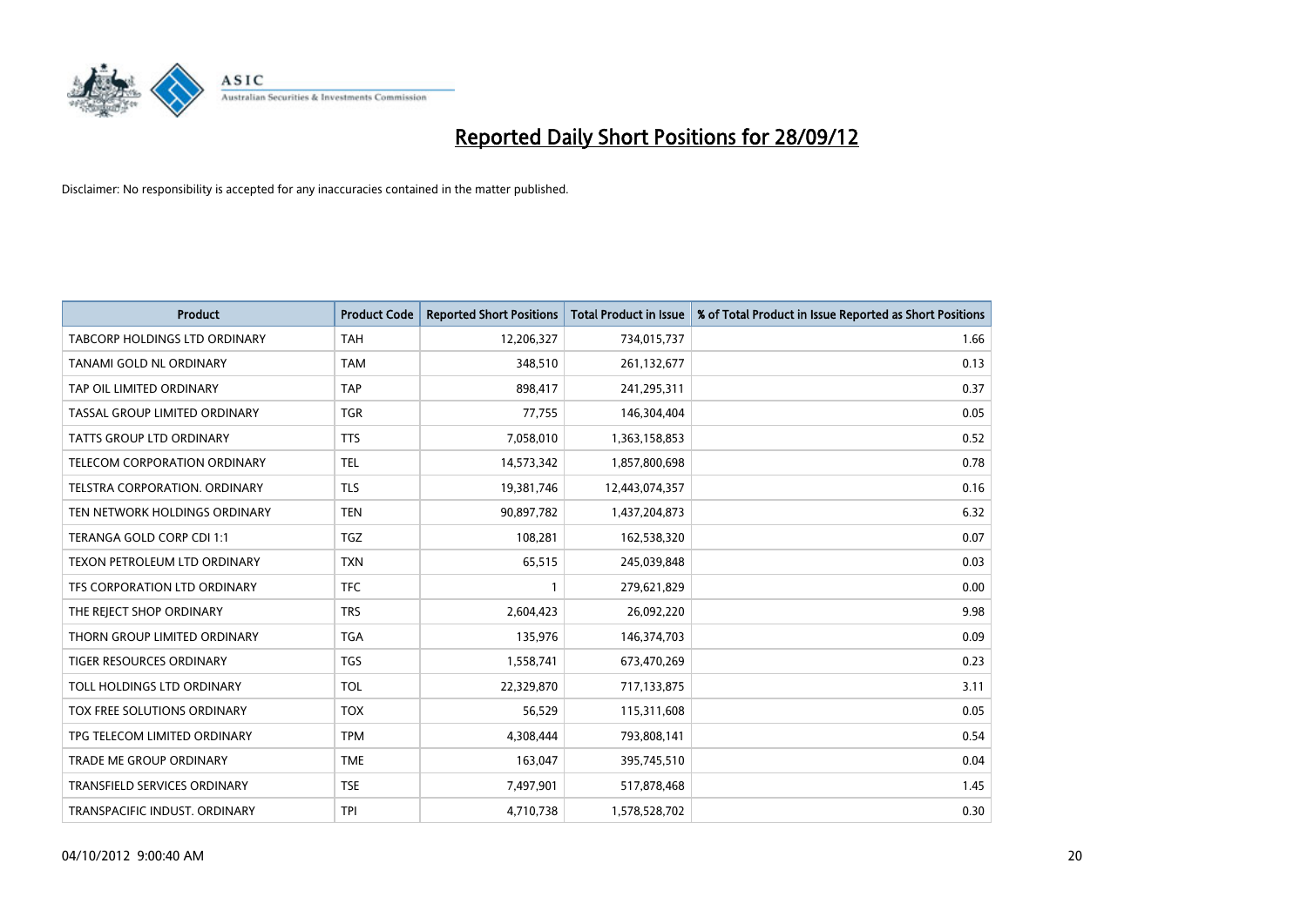

| <b>Product</b>                         | <b>Product Code</b> | <b>Reported Short Positions</b> | <b>Total Product in Issue</b> | % of Total Product in Issue Reported as Short Positions |
|----------------------------------------|---------------------|---------------------------------|-------------------------------|---------------------------------------------------------|
| TRANSURBAN GROUP TRIPLE STAPLED SEC.   | <b>TCL</b>          | 9,596,965                       | 1,461,665,097                 | 0.66                                                    |
| TREASURY WINE ESTATE ORDINARY          | <b>TWE</b>          | 11,996,084                      | 647,227,144                   | 1.85                                                    |
| TROY RESOURCES LTD ORDINARY            | <b>TRY</b>          | 274,592                         | 90,458,649                    | 0.30                                                    |
| UGL LIMITED ORDINARY                   | <b>UGL</b>          | 6,479,921                       | 166,315,038                   | 3.90                                                    |
| UNILIFE CORPORATION CDI 6:1            | <b>UNS</b>          | 186,313                         | 253,416,456                   | 0.07                                                    |
| UXC LIMITED ORDINARY                   | <b>UXC</b>          | 1,453,447                       | 308,262,632                   | 0.47                                                    |
| <b>VENTURE MINERALS ORDINARY</b>       | <b>VMS</b>          | 135,674                         | 275,787,870                   | 0.05                                                    |
| <b>VILLAGE ROADSHOW LTD ORDINARY</b>   | <b>VRL</b>          | 3,000                           | 153,256,423                   | 0.00                                                    |
| <b>VIRGIN AUS HLDG LTD ORDINARY</b>    | <b>VAH</b>          | 25,977,007                      | 2,210,197,600                 | 1.18                                                    |
| VITERRA INC CDI 1:1                    | <b>VTA</b>          | 10                              | 68,629,939                    | 0.00                                                    |
| <b>VOCUS COMMS LTD ORDINARY</b>        | <b>VOC</b>          | 40,524                          | 74,359,392                    | 0.05                                                    |
| <b>WATPAC LIMITED ORDINARY</b>         | <b>WTP</b>          | 8,927                           | 184,332,526                   | 0.00                                                    |
| <b>WDS LIMITED ORDINARY</b>            | <b>WDS</b>          | 7                               | 144,740,614                   | 0.00                                                    |
| WEBIET LIMITED ORDINARY                | <b>WEB</b>          | 633                             | 71,065,929                    | 0.00                                                    |
| <b>WESFARMERS LIMITED ORDINARY</b>     | <b>WES</b>          | 29,164,558                      | 1,006,582,930                 | 2.90                                                    |
| WESFARMERS LIMITED PARTIALLY PROTECTED | <b>WESN</b>         | 1,539,411                       | 150,555,880                   | 1.02                                                    |
| WESTERN AREAS NL ORDINARY              | <b>WSA</b>          | 11,890,697                      | 179,735,899                   | 6.62                                                    |
| WESTERN DESERT RES. ORDINARY           | <b>WDR</b>          | 166,509                         | 321,171,029                   | 0.05                                                    |
| WESTFIELD GROUP ORD/UNIT STAPLED SEC   | <b>WDC</b>          | 5,770,423                       | 2,252,921,141                 | 0.26                                                    |
| WESTFIELD RETAIL TST UNIT STAPLED      | <b>WRT</b>          | 24,048,771                      | 3,054,166,195                 | 0.79                                                    |